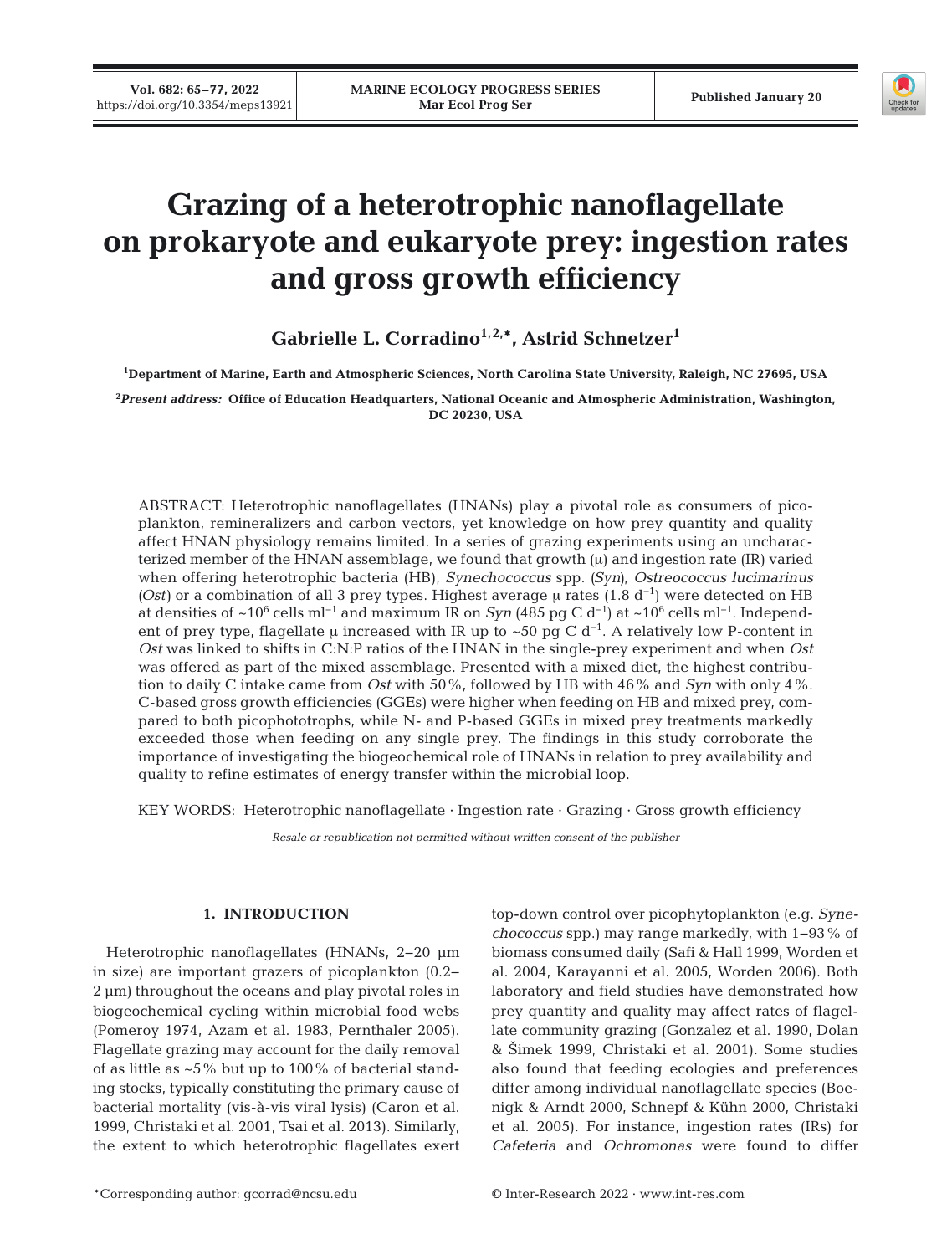depending on prey type, and IRs for *Ochromonas* exceeded those for *Cafeteria* by orders of magnitude when feeding on the same prey (Boenigk et al. 2001).

Variability in flagellate bacterivory has been attributed to prey size and mobility, with larger, mobile cells being ingested at higher rates (Gonzalez et al. 1990, Boenigk et al. 2001). Next to prey size as a potential indicator of nutritional value, some studies have also examined nutrient composition (C, N and P budgets) to aid in interpreting flagellate−prey dyna mics (Eccleston-Parry & Leadbeater 1995, Grover & Chrzanowski 2009). Previous work has shown that the typical C:N:P ratio for HNANs may range from 6:1.5:1 to 66:10:1 and can shift based on the nutrient composition of ingested prey (Eccleston-Parry & Leadbeater 1995, Chrzanowski & Foster 2014). A growing number of studies emphasize the role that phototrophic prey, mainly cyanobacteria *Synecho coccus (Syn)* and *Prochlorococcus* spp., play in flagellate diet next to feeding on heterotrophic bacteria (HB) (Dolan & Šimek 1998, 1999, Guillou et al. 2001, Christaki et al. 2002), and a few have examined nanoflagellate feeding on picoeukaryotes, mainly *Ostreococcus (Ost)* and *Choricystis* spp. (Christaki et al. 2005, Bręk-Laitinen & Ojala 2011). Generally, HNANs are able to ingest varying phototrophs; however, their ability to sustain population growth (μ) on such diets seems to differ between flagellate species (Dolan & Šimek 1998, Christaki et al. 2001, Bec et al. 2006).

Prey quantity and quality can impact flagellate μ and may also affect gross growth efficiency (GGE), the amount of prey carbon (C) converted into HNAN biomass (Straile 1997, Dahlgren et al. 2010). While C-based GGEs for HNANs feeding on natural prey communities typically fall between 23 and 54% (Fenchel 1982a, Børsheim & Bratbak 1987, Rose et al. 2009), laboratory studies have reported variations dependent on prey and grazer 'matches'. For instance, in experiments where the same prey *(E. coli)* was offered to differing flagellates, maximum GGE for *Pteridomonas* sp. reached 22%, while values were twice as high (~43%) for *Ochromonas* sp. (Wik ner et al. 1986, Pelegrí et al. 1999). In another example, grazing on various strains of *Syn*, the HNAN *Goniomonas pacifica* yielded GGEs from 13 to 45% (Apple et al. 2011). A limited number of investigations have extended nutrient measurements to include N and P to calculate GGEs (Caron et al. 1990, Eccleston-Parry & Leadbeater 1995, Chrzanowski et al. 2010). Christaki et al. (2005) also reported decreases in biovolume (BV) of certain flagellates feeding on prey like the picoeukaryote *Ostreococcus* compared to HB. A growing number of studies continues to provide better insight into how the biogeochemical roles of HNANs link to grazer-specific and preydependent responses.

The objective of this study was to examine grazing and  $\mu$  of a recently isolated nanoflagellate, herein referenced as HNAN. The flagellate, a likely member of the order Bicosoecida (full characterization pending), had originally been isolated from the North Carolina (USA) coast. Grazing was examined for 3 common prey types/groups including a mixed HB assemblage, the cyanobacterium *Syn* and the picoeukaryote *Ost*. Prey was offered over increasing concentrations (~10<sup>3</sup> to 10<sup>6</sup> cells ml<sup>-1</sup>) in separate short-term incubations (24 h), and then all prey types were combined to examine HNAN feeding on the mixed assemblage. The effects of prey concentration and type on the HNAN μ, IRs, predator BV and GGE are discussed.

# **2. MATERIALS AND METHODS**

#### **2.1. Predator origins and culture conditions**

Plankton surface tows (150 μm mesh size) were conducted in the eastern part of Bogue Sound, North Carolina, USA, during October 2015 (34° 43' 17.77'' N, 76° 45' 33.93'' W). The tows were originally targeting varying microphytoplankton, and the nanoflagellate was isolated attached to diatom cells. The diatoms were grown in F/20 medium (Guillard & Ryther 1962) at 22°C and a light:dark (L:D) cycle of 14:10 h at 75 μE  $m^{-2}$  s<sup>-1</sup> using cool white fluorescent light. The flagellates tended to numerically dominate the diatom cultures within 2 wk of each transfer. The ~5 μm-sized cells were separated from the microalgae using a 20 μm Nitex mesh screen combined with a series of dilution steps. Once isolated, the nanoflagellate assemblage was grown at 14:10 h L:D cycle with F/20 and in the dark with a barley seed. While these initial cultures contained a mix of pigmented and colorless flagellates, dark growth conditions exclusively selected non-pigmented cells, and further examination via epifluorescence microscopy confirmed that after several months in the dark, transferring the flagellate back to original growth conditions (14:10 h L:D cycle plus F/20 and/or barley seed) did not result in the return of pigmented cells.

To determine whether a single or several heterotrophic species were present, aliquots of 100 ml from the cultures were concentrated onto 25 mm GF/F filters (0.7 μm pore size) and stored at −20°C. The DNA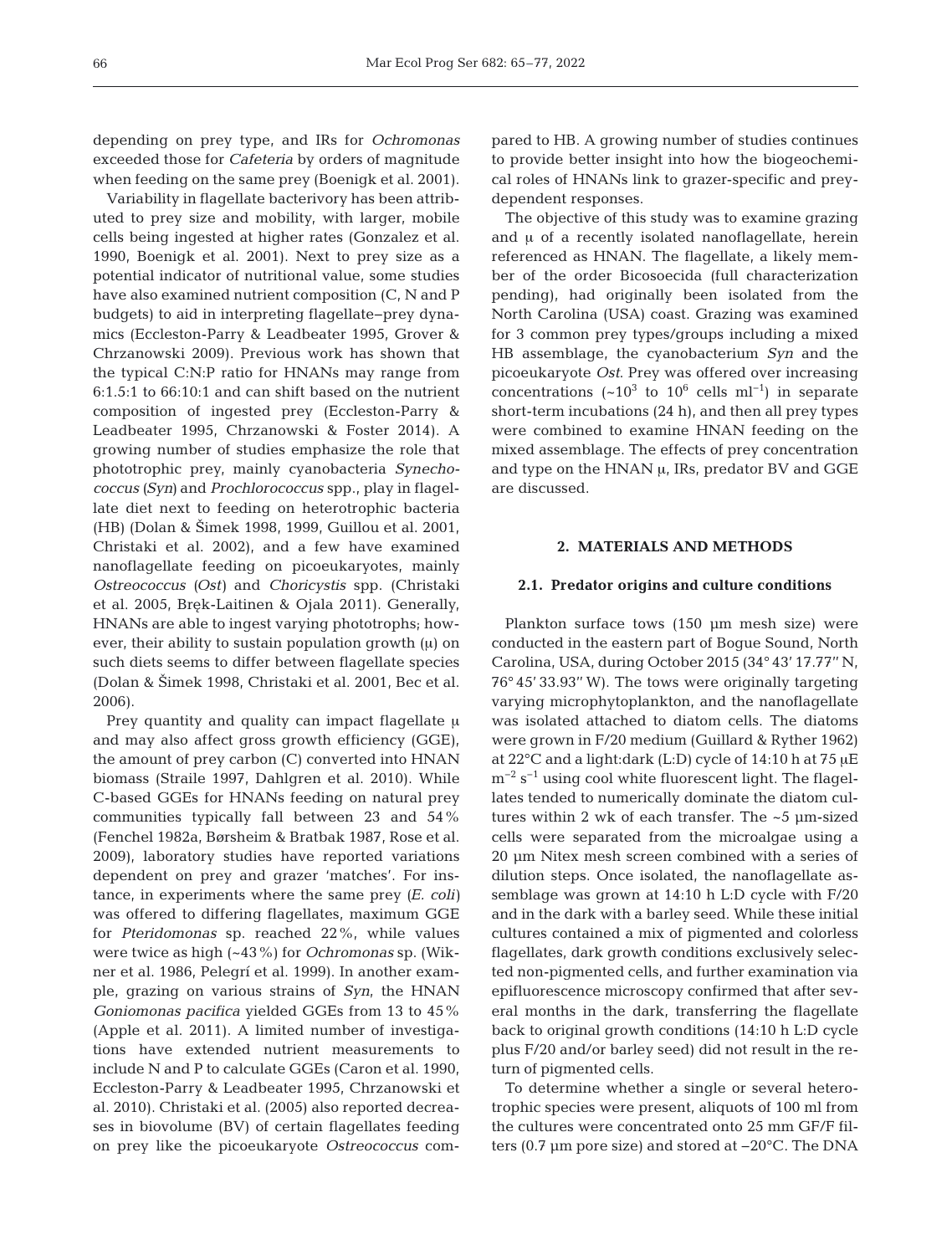was extracted using a DNA Isolation Kit (MoBio, Qiagen), and the 18S rDNA was partially amplified using universal eukaryotic primers 575 FWD (5'-GTA ATT CCA GCT CCA ATA GC-3') (Weekers et al. 1994) and NS4 (5'-CTT CCG TCA ATT CCT TTA AG-3') (White et al. 1990). Briefly, the PCR reaction contained 5 μl of template DNA, 1 μl 0.1 μM of each primer, 18 μl of nuclease-free water and 2× Dream-Taq Green PCR Master Mix (DreamTaq DNA polymerase, 2× Green buffer, 0.4 mM of each dNTP,  $4 \text{ mM } MgCl_2$ ) (ThermoScientific) for a total volume of 50 μl. The PCR was run (Thermocycler, BioRad) using an initial denaturation step for 10 min at 95°C, followed by 35 cycles of 30 s at  $94^{\circ}$ C, 30 s at  $55^{\circ}$ C, and 1 min at 72°C, with an extension for 8 min at 72°C. The PCR products were cleaned and then ligated using a cloning kit (Qiagen) following the manufacturer's instructions using electro-competent cells (Thermofisher, OneShot Top 10) and electroporation (Gene Pulser Xcell, BioRad) and sent out for sequencing  $(n = 10)$ . All sequencing was conducted using outside services (SimpleSeq, Eurofin).

# **2.2. Prey origins**

Cultures of *Syn* (NCMA 2370), *Ost* (NCMA 3430) and a freshly isolated mixed assemblage of HB were used as prey. The HB assemblage was collected from the same location as the flagellate. The bacteria were grown in the dark at 16°C *(in situ* temperature during

isolation) with 0.2 μm-aged seawater with F/2 and a single barley seed (Guillard & Ryther 1962), transferred every 6 d and used in the feeding experiments within 60 d of collection. *Syn* and *Ost* were grown under a 14:10 L:D cycle (75  $\mu$ E m<sup>-2</sup> s<sup>-1</sup>) with F/2 (Guillard & Ryther 1962) as was the nanoflagellate with the addition of a baked barley seed.

#### **2.3. Grazing experiment**

Feeding experiments (24 h) were conducted at 16°C to examine HNAN μ (d<sup>-1</sup>), IRs (cells flagellate (flag)<sup>-1</sup> d<sup>-1</sup> and fg  $C^{-1}$  flag<sup>-1</sup> d<sup>-1</sup>), shifts in HNAN BV ( $\mu$ m<sup>3</sup> cell<sup>-1</sup>) and cell stoichiometry (C, N and P). The incubation temperature was chosen based on the original isolation temperature for the HNAN.

Exponentially growing HB, *Syn* and *Ost* were each inoculated with the flagellate and, on one occasion, combined to provide a mixed prey assemblage. Prey− predator and control treatments were set up in triplicates where each flask contained a total volume of 170 ml of artificial seawater (ASW; ASTM D1141-98, Lake Products), spiked initially with F/2 to account for prey growth due to the availability of remineralized nutrients in bottles with the HNAN compared to the control treatments (Selph et al. 2003). Initial prey concentrations for each of the 3 prey types ranged from ~10<sup>3</sup> to 10<sup>6</sup> cells ml<sup>-1</sup> (Table 1). The control treatments were run at ~10<sup>5</sup> cells ml<sup>-1</sup> for each of the prey items (no flagellate added). For the mixed prey experiment, starting concentrations were ~10<sup>5</sup> cells ml<sup>-1</sup> for the mixed HB assemblage and  $\sim 10^3$  cells ml<sup>-1</sup> for both *Syn* and *Ost* cultures (Table 1), based on concentrations typical for coastal waters (Olson et al. 1990, Countway & Caron 2006). The flagellate was gently concentrated using a 3 μm filter by passive filtration and then transferred into 0.2 μm-filtered ASW ~2 h prior to all experiments to allow for emptying of food vacuoles under decreased concentrations of background bacteria at ~10<sup>2</sup> to 10<sup>3</sup> ml<sup>-1</sup> (Šimek & Chrzanowski 1992, Bratvold et al. 2000, Zwirglmaier et al. 2009). Samples to determine cell abundances for the HNAN and the prey were obtained at the beginning (T0), after 12 h (T1) and after 24 h (TF). Using a nanoplankton chamber (PhycoTech), triplicate subsamples (10 μl) from each flask were used to enumerate HNAN abundances live using light microscopy

Table 1. Mean  $\pm$  SD initial prey and predator abundances (cells ml<sup>-1</sup>) in each of the 4 experiments. Prey densities in the control flasks started at  $~10^6$  cells ml−1 (no flagellate added). HNAN: heterotrophic nanoflagellate; HB: heterotrophic bacteria; *Syn*: *Synechococcus*; *Ost*: *Ostreococcus lucimarinus*; Mix: mixed prey assemblage

| HNAN $(x10^2)$ | Prey                                             | Prey in control                   |
|----------------|--------------------------------------------------|-----------------------------------|
| $4.6 \pm 0.5$  | $3.4 \pm 0.01 \ ( \times 10^{3})$                | $1.3 \pm 0.2$ (×10 <sup>5</sup> ) |
| $4.7 \pm 0.6$  | $1.8 \pm 0.04$ ( $\times 10^4$ )                 |                                   |
| $2.8 \pm 0.3$  | $1.7 \pm 0.2$ (×10 <sup>5</sup> )                |                                   |
| $5.3 \pm 0.6$  | $0.9 \pm 0.3 \ ( \times 10^6 )$                  |                                   |
| $2.8 \pm 2.8$  | $1.1 \pm 0.1 \times 10^3$                        | $0.1 \pm 0.03$ ( $\times 10^5$ )  |
| $2.0 \pm 0.0$  | $2.2 \pm 1.2 \ ( \times 10^{4})$                 |                                   |
| $2.8 \pm 2.8$  | $1.5 \pm 0.2$ (×10 <sup>5</sup> )                |                                   |
| $3.0 \pm 0.0$  | $10.0 \pm 0.1$ ( $\times 10^6$ )                 |                                   |
| $6.4 \pm 3.1$  | $2.2 \pm 0.1$ ( $\times 10^3$ )                  | $4.1 \pm 0.5$ ( $\times 10^5$ )   |
| $4.3 \pm 1.1$  | $3.7 \pm 0.6$ ( $\times 10^{4}$ )                |                                   |
| $5.3 \pm 3.0$  | $5.3 \pm 1.2$ ( $\times 10^5$ )                  |                                   |
| $5.7 \pm 2.0$  | $0.7 \pm 0.5$ ( $\times 10^6$ )                  |                                   |
| $17.6 \pm 3.0$ | HB $0.7 \pm 0.5$ ( $\times 10^5$ )               | $0.8 \pm 0.2$ (×10 <sup>5</sup> ) |
|                | $Syn$ 2.1 $\pm$ 0.6 ( $\times$ 10 <sup>3</sup> ) | $3.3 \pm 0.1 \ ( \times 10^3 )$   |
|                | $Ost 2.5 \pm 1.0 \ ( \times 10^3)$               | $2.7 \pm 0.2$ ( $\times 10^3$ )   |
|                |                                                  |                                   |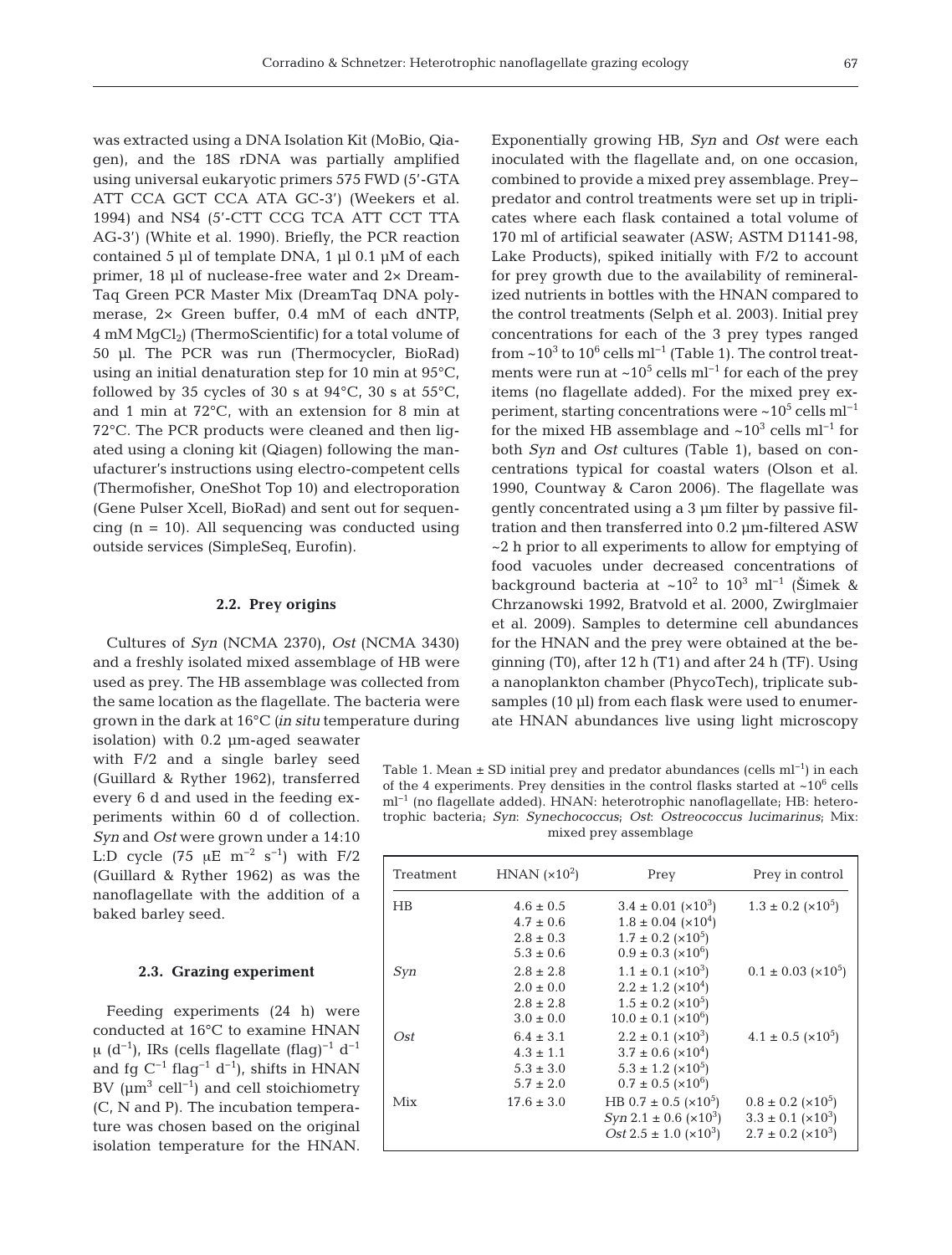(BX53, Olympus, Japan) under differential interference contrast. Picoplankton were enumerated using 3 ml from each triplicate flask after preservation with ice-cold 2% glutaraldehyde and, in the case of the HB, staining with DAPI (Slowfade gold antifade, Thermofisher) (Porter & Feig 1980). The picoplankton prey were quantified under 60 and 100× magnification using epifluorescence microscopy. Samples to determine HNAN BV (30 μl) and elemental composition (150 ml combined from each of the triplicate bottles) were collected at T0 and at TF for the control bottles (prey only), and in grazer treatments were measured within the first hour of feeding and then after 24 h at TF.

# **2.4. Flagellate growth, ingestion rates and biovolumes**

Calculations of μ rates and IRs were based on the equations of Frost (1972) modified by Heinbokel (1978), to account for the growth of the HNAN be tween sampling.

Cell size estimates for the nanoflagellate and prey were obtained by measuring cells preserved in glutaraldehyde and capturing images (n = 30 for HNAN and  $n = 40$  for the prey in each treatment and at each time point) with an Olympus DP73 monochrome digital camera plus Olympus cellSens Dimension 1.13 software. Comparison with live flagellate cells indicated 24−30% cell shrinkage with preservation, which is within the range of previously reported values for flagellates (Hondeveld et al. 1992). HNAN BV was calculated using the ellipsoid equation of (Hillebrand et al. 1999). BVs for HB were estimated by applying cone or ellipsoid shapes. Shapes for *Syn* and *Ost* were approximated as ellipsoids.

## **2.5. Elemental ratios and GGE**

Nutrient samples were collected at T0 and TF from flasks that contained HB, *Syn*, *Ost* and the mixed prey assemblage. To accumulate sufficient biomass, subsamples from 3 treatment bottles were combined (total of 150 ml) and filtered onto precombusted 0.2 μm filters. For the single-prey experiments, these samples were collected from treatment bottles containing ~10<sup>5</sup> cells ml<sup>−1</sup>. Each of the GF/F filters was individually stored in a petri dish at −20°C for ~5 wk prior to elemental analysis. Briefly, particulate carbon and particulate nitrogen concentrations were determined following modified methods of Froelich (1980). Each filter was wrapped in methanol-cleaned tin boats and combusted at 1000°C in a Perkin Elmer 2400 elemental analyzer. Total particulate phosphorus was determined using a modification of the method reported by Aspila et al. (1976). Filters were combusted at 550°C to convert all organic P present into inorganic P forms and extracted using a weak hydrochloric acid (Aspila et al. 1976, Benitez-Nelson et al. 2007). A standard reference material (NIST #1573a, tomato leaves) was analyzed with each run to evaluate analytical accuracy and monitor run to run variability. HNAN cell nutrient contents were calculated by correcting total estimates for C, N and P values for prey. For this, prey cell content values for each prey type (control bottles) were multiplied by prey cell abundance in the varying grazer bottles and subtracted. Finally, changes in C:N, N:P and C:P ratios were examined for each prey type and the flagellate.

GGEs of the HNAN were calculated following the equation of Choi & Peters (1992) based on abundance and C, N and P biomass change in the cultures in relation to changes for the HNAN abundances (Fenchel 1982b, Choi & Peters 1992).

#### **2.6. Statistical analyses**

Statistical analyses were performed using the JMP Pro 14 software package (SAS Institute). Differences in μ, IR and GGE among treatments were examined using a 1-way ANOVA (Zar 1984). Means were compared using a Tukey test (results were considered significant at  $p < 0.05$ ).

## **3. RESULTS**

#### **3.1. Nanoflagellate characterization**

Initial sequencing of the 575Fwd region consisting of read lengths from 450 to 1000 bp resulted in sequence similarities of 100% for 9 out of the 10 clones, with 1 clone showing a 1-base difference (99% similarity), indicating the presence of a single species (GenBank accession numbers MZ676996− MZ677004). BLAST results returned the closest matches  $(≤96%$  sequence similarities) to uncultured eukaryotes from marine environments from the Aegean Sea (AY789790.1), Caribbean Sea (GU - 823081.1) and the Black Sea (HM749932.1). The closest match to a previously identified organism based on NCBI only returned an 89.6% match to *Bicosoeca*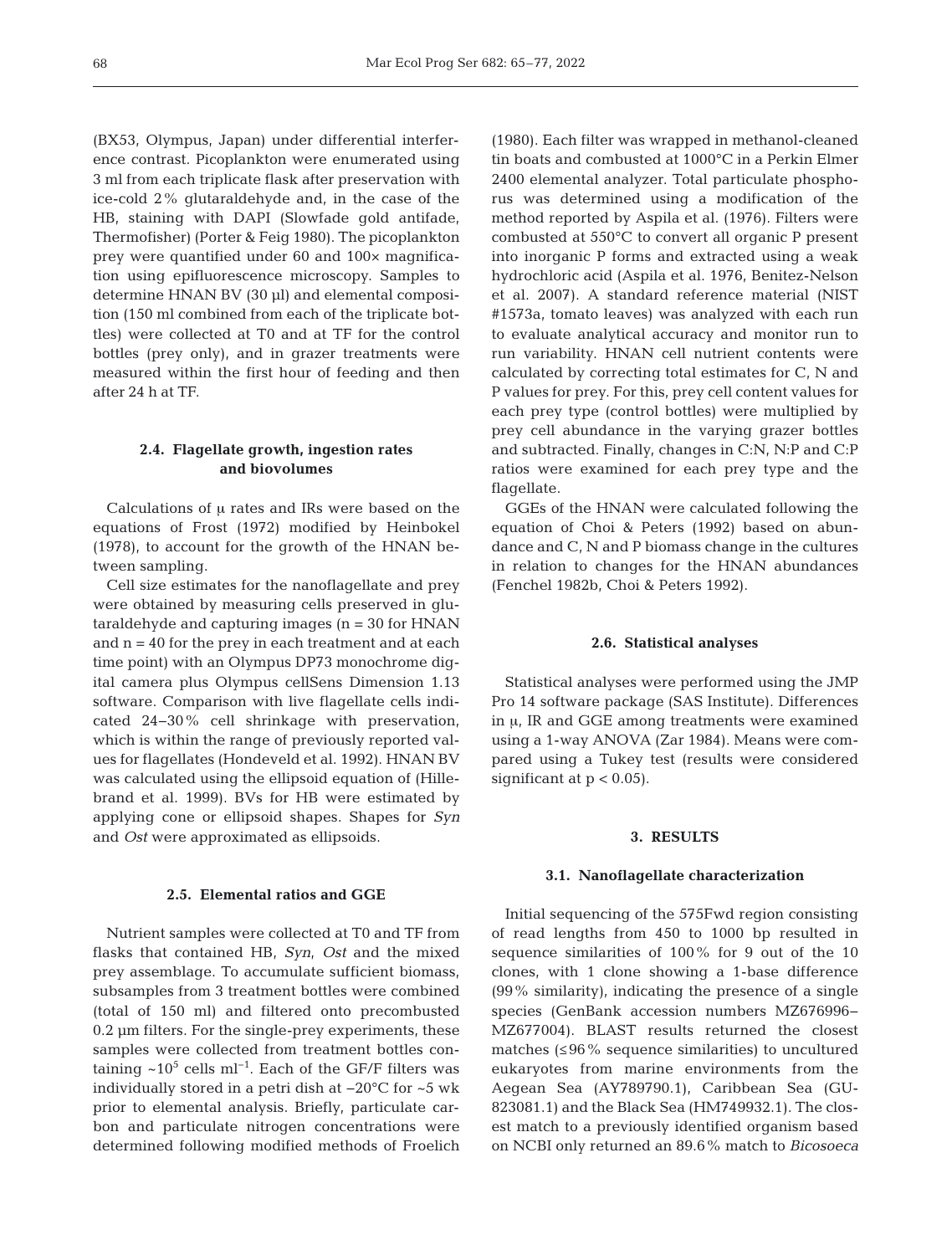*vacillans* (AY520445.1) and an 89% match to *Filos agilis* (FJ971856.1), generally placing the organism within the order of Bicosoecida. A full characterization of the organism, encompassing sequencing of the full length 18S gene and additional gene targets as well as ultrastructure analyses via electron microscopy, are currently underway.

#### **3.2. Prey and predator BV and cell stoichiometry**

No significant changes were detected for cell BV over time for any of the prey organisms in the control treatments (p > 0.05). At T0, *Syn* cell size averaged  $0.9 \pm 0.9$  (SD)  $\mu$ m<sup>3</sup> (n = 40) and *Ost* 3.1  $\pm$  1.1  $\mu$ m<sup>3</sup> (n = 40), and at TF, *Syn* and *Ost* cell size was 1.3 ± 0.9 and  $3.3 \pm 1.0$   $\mu$ m<sup>3</sup> cell<sup>-1</sup>, respectively (Fig. 1). For HB, a decrease in BV from  $1.4 \pm 1.7$  to  $0.4 \pm 0.8$   $\mu$ m<sup>3</sup> cell<sup>-1</sup> was indicated; however, this overall change was not statistically significant ( $p > 0.05$ ) (Fig. 1). The initial BV for HNAN averaged  $36 \pm 10 \ \mu m^3$  cell<sup>-1</sup> and changed when the flagellate was fed *Syn* (Fig. 2). In this treatment, BVs increased to  $64 \pm 17 \mu m^3$  cell<sup>-1</sup> by TF (n = 30 for each time point;  $p < 0.05$ ; Fig. 2). Grazer BVs also increased when feeding on the mixed assemblage, averaging  $68 \pm 26$  µm<sup>3</sup> cell<sup>-1</sup> (n = 30). These shifts in predator size were already observable after the first 12 h of each experiment (T1 in Fig. 2).

For the computation of C-based IR and GGEs, prey nutrient contents were computed per cell and per BV by averaging T0 and TF values (Table 2). Estimates for the HB were determined with 55 fg C  $\mu$ m<sup>-3</sup>, 9 fg N  $μm<sup>-3</sup>$  and 4 fg P  $μm<sup>-3</sup>$  (Table 2). Estimates were 181 fg C μm−3, 37 fg N μm−3 and 6 fg P μm−3 for *Syn*, and 656 fg C μm−3, 37 fg N μm−3 and 6 fg P μm−3 for *Ost* (Table 2). HNAN nutrient contents were averaged



Fig. 1. Average cell biovolume (BV;  $\mu$ m<sup>-3</sup> cell<sup>-1</sup>; +SD) of the prey at the beginning (T0) and end (TF, 24 h) of the experiment (n = 40 each). HB: heterotrophic bacteria; *Syn*: *Synechococcus*; *Ost*: *Ostreococcus lucimarinus*



Fig. 2. Average cell biovolume (BV) of the flagellate fed on various prey  $(n = 30; + SD)$ . # denotes a significant difference between the beginning  $(T0)$  and 12 h $(T1)$  or 24 h $(TF)$  cultures (p < 0.05). Mix: mixed prey assemblage; other abbreviations as in Fig. 1

Table 2. Averaged prey carbon (C), nitrogen (N) and phosphorus (P) content in fg cell−1 and normalized by biovolume in fg  $\mu$ m<sup>-3</sup> in the control treatments. HB: heterotrophic bacteria; *Syn*: *Synechococcus*; *Ost*: *Ostreococcus lucimarinus*; Mix: mixed prey assemblage

| Prey                                                                                                      |      | N<br>fq cell <sup>-1</sup> $\_\_\_\_\_\_\_\_\_\_\_\_\_\_\_\_\_\_\_\_$ | P  | C   | fg $\mu$ m <sup>-3</sup> |    |
|-----------------------------------------------------------------------------------------------------------|------|-----------------------------------------------------------------------|----|-----|--------------------------|----|
| ΗB                                                                                                        | 77   | 12                                                                    | 5  | 55  | 9                        | 4  |
| Syn                                                                                                       | 230  | 48                                                                    | 7  | 181 | 37                       | 6  |
| $Ost^a$                                                                                                   | 2144 | 122                                                                   | 18 | 656 | 37                       | 6  |
| Mix                                                                                                       | 222  | 37                                                                    | 11 | 202 | 34                       | 10 |
| <sup>a</sup> For <i>Ost</i> , cell content estimates were available for initial<br>(T0) observations only |      |                                                                       |    |     |                          |    |

using values collected approximately ~1 h into the experiments and at TF (Table 3). Feeding on *Ost*, HNAN C content averaged 495 fg C μm−3, followed by the flagellate fed on HB with 403 fg C μm−3, 330 fg C μm−3 for *Syn* and 214 fg C μm−3 for flagellates fed on the mixed assemblage (Table 3). Molar elemental ratios (C:N:P) for each prey organism were similar for HB and *Syn*, with 14:2:1 and 31:7:1, but deviated from *Ost* with 119:7:1, indicating a higher C content for *Ost* in relation to N and especially  $P(C:N = 17.6$ and  $C: P = 119$ ; Table 4). In the single-prey treatments, HNAN feeding on *Ost* yielded similar C:N values (overall range = 7−9) but N:P and C:P ratios were relatively high at 10 and 64 compared to the other treatments, reflecting differences in prey nutrient composition (i.e. low P content for *Ost*; Fig. 3, Table 4). Moreover, C:N:P results for HNAN feeding on the mixed prey treatments (including *Ost)* yielded ratios that fell in between single-prey estimates for HB and *Syn* compared to the *Ost* single-prey treatments (Table 4).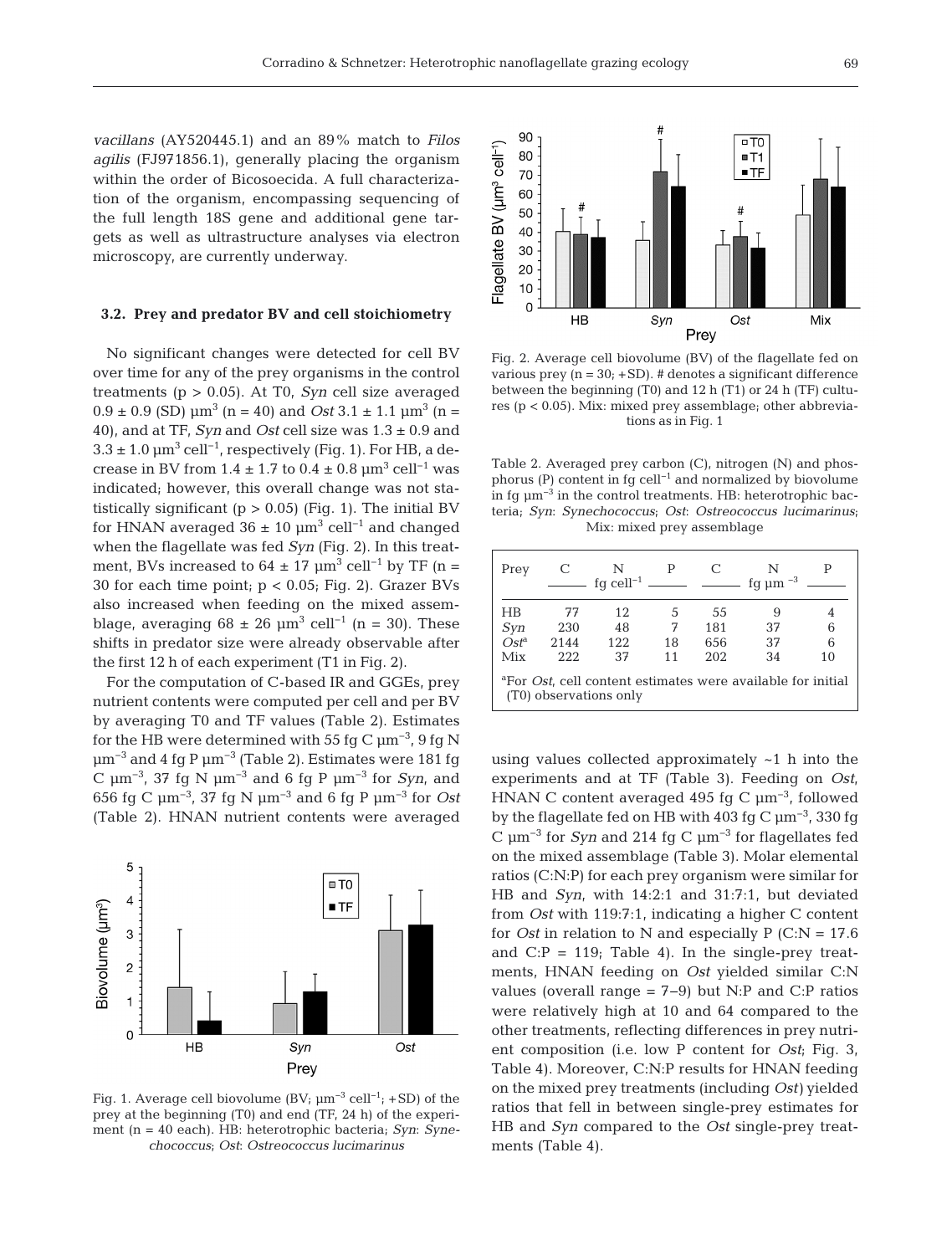| Table 3. Carbon (C), nitrogen (N) and phosphorus (P) cell content and molar elemental ratios for the flagellate. Cell contents                              |
|-------------------------------------------------------------------------------------------------------------------------------------------------------------|
| for flagellate grazing on varying prey (mixed heterotrophic bacteria [HB], Synechococcus [Syn], Ostreococcus [Ost] and mixed                                |
| [Mix] treatments) are shown in pg cell <sup>-1</sup> and normalized by biovolume in fg $\mu$ m <sup>-3</sup> . Flagellate nutrient concentrations are shown |
| in comparison to estimates reported elsewhere. Values are averages from at least 2 or more observations. HNAN: hetero-                                      |
| trophic nanoflagellate; Bact Cult: bacterial culture; (-): data unavailable                                                                                 |

| Nanoflagellate(s)                                                                               | Prey             | $\mathcal{C}$ | N                  | P                        | C: N | C: N:P            |     | N                            | P                        | Source                                 |
|-------------------------------------------------------------------------------------------------|------------------|---------------|--------------------|--------------------------|------|-------------------|-----|------------------------------|--------------------------|----------------------------------------|
|                                                                                                 |                  |               | — pg $cell^{-1}$ — |                          |      |                   |     | — fg $\mu$ m <sup>-3</sup> — |                          |                                        |
| Unknown HNAN                                                                                    | H B              | 15            | 2                  | 0.9                      | 8.5  | 17:02:01          | 406 | 47                           | 27                       | This study                             |
|                                                                                                 | Syn              | 15            | 2                  | 1.3                      | 8.3  | 12:01:01          | 330 | 30                           | 16                       |                                        |
|                                                                                                 | O <sub>st</sub>  | 19            | 3                  | 0.3                      | 6.6  | 64:10:01          | 495 | 272                          | 38                       |                                        |
|                                                                                                 | Mix              | 9             | 0.9                | 0.2                      | 10.4 | 39:04:01          | 214 | 14                           | 3                        |                                        |
| Paraphysomonas imperforata                                                                      | H <sub>B</sub>   | 32.5          | 7.4                | 1.2                      | 4.5  | 27:06:01          | 149 | 35                           | 6                        | Eccleston-Parry &<br>Leadbeater (1995) |
| Bodo designis                                                                                   | H <sub>B</sub>   | 12.6          | 3.1                | 2.2                      | 4.1  | 01:05.5           | 233 | 57                           | 41                       |                                        |
| Stephanoeca diplocostata                                                                        | H <sub>B</sub>   | 5.4           | 1.1                | 0.1                      | 4.9  | 45:09:01          | 156 | 31                           | 3                        |                                        |
| Jakoba libera                                                                                   | $H\!B$           | 14.2          | 2.6                | 0.2                      | 5.5  | 71:13:01          | 189 | 34                           | 3                        |                                        |
| Ochromonas danica <sup>a</sup>                                                                  | <b>Bact Cult</b> | 32.8          | 2.6                | 0.6                      | 18.2 | 161:10:01         | 386 | 31                           | 7                        | Chrzanowski et al. (2010)              |
|                                                                                                 | Bact Cult        | 46.6          | 7.9                | 1.5                      | 6.9  | 80:12:01          | 885 | 150                          | 28                       | Chrzanowski et al. (2010)              |
|                                                                                                 | <b>Bact Cult</b> |               |                    |                          |      | 66:10:01          |     |                              |                          | Chrzanowski & Foster<br>(2014)         |
| Paraphysomonas spp.                                                                             | Bact Cult        |               |                    |                          | 5    | $\qquad \qquad -$ | 466 | 93                           | $\overline{\phantom{m}}$ | Sin et al. (1998)                      |
|                                                                                                 | <b>Bact Cult</b> |               |                    | $\overline{\phantom{0}}$ | 10.6 | $\qquad \qquad -$ | 181 | 17                           | $\overline{\phantom{m}}$ |                                        |
| Paraphysomonas bandaiensis                                                                      | H B              |               |                    |                          | 5.2  | $\qquad \qquad -$ | 130 |                              |                          |                                        |
| Monas sp. $b$                                                                                   | <b>Bact Cult</b> |               |                    |                          | 4.6  |                   | 100 |                              |                          | Børsheim & Bratbak<br>(1987)           |
|                                                                                                 | <b>Bact Cult</b> |               |                    |                          | 4.6  |                   | 220 |                              |                          |                                        |
| <sup>a</sup> Study used bacteria raised under balanced growth conditions and under C limitation |                  |               |                    |                          |      |                   |     |                              |                          |                                        |

<sup>b</sup>C content differences for the same organisms linked to cell shrinkage during preservation

Table 4. Elemental ratios for prey and the flagellate fed on each prey type (n = 2). HB: heterotrophic bacteria; *Syn*: *Synechococcus*; *Ost*: *Ostreococcus lucimarinus*; Mix = mixed

prey assemblage; HNAN: heterotrophic nanoflagellate

|                       | $C: N \cdot P$ | C: N | N: P | C: P |
|-----------------------|----------------|------|------|------|
| <b>Prey (Control)</b> |                |      |      |      |
| HR                    | 14:02:01       | 7    | 2    | 14   |
| Syn                   | 31:07:01       | 5    | 7    | 31   |
| O <sub>st</sub>       | 119:07:01      | 18   | 7    | 119  |
| Mix                   | 21:04:01       | 6    | 4    | 21   |
| <b>HNAN</b> fed on    |                |      |      |      |
| <b>HB</b>             | 17:02:01       | 9    | 2    | 17   |
| Syn                   | 12:01:01       | 8    | 1    | 12   |
| O <sub>st</sub>       | 64:10:01       | 7    | 10   | 64   |
| Mix                   | 39:04:01       | 10   | 4    | 39   |
|                       |                |      |      |      |



Fig. 3. Flagellate C:N, N:P and C:P ratios (n = 2) fed on varying prey. Abbreviations as in Figs. 1 & 2

# **3.3. Flagellate** μ **and IRs**

Abundance estimates in the control bottles indicated low prey μ rates over the 24 h incubations (Table A1 in the Appendix). Average μ rates for the HNAN ranged from 0.9 to 1.8  $d^{-1}$  across HB abundances from  $10^3$  to  $10^6$  cells ml<sup>-1</sup> (Table 5). However, the only significant increase  $(p < 0.05)$  was detected

comparing μ rates at  $10^3$  cells ml<sup>-1</sup> to all other treatments. Feeding on *Syn* and *Ost* over increasing prey densities yielded average  $\mu$  rates from 0.8 to 1.2 d<sup>-1</sup> and from 1.1 to 1.4  $d^{-1}$ , respectively, showing a continued increase of HNAN μ with prey density except for *Ost*, where μ seemed to level off at the 2 highest prey abundance treatments (Fig. 4, Table 5). Pro-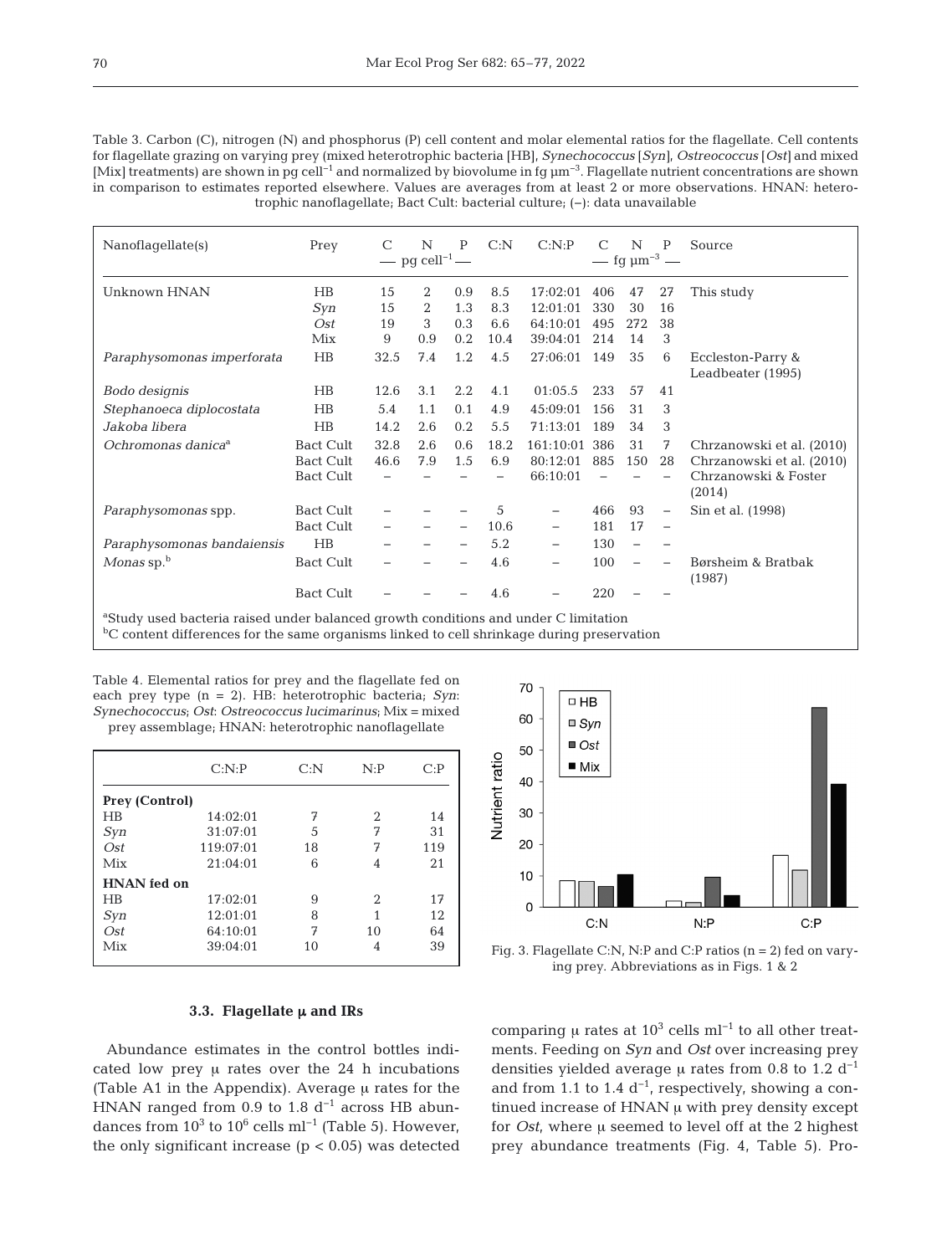| Prey        | Prey<br>$(cells ml-1)$ | Flaqellate $\mu$<br>$(d^{-1})$ | IR<br>(cells flag <sup>-1</sup> $d^{-1}$ ) | IR<br>$(pg C flag^{-1} d^{-1})$ | <b>IR</b><br>$(pq N flag^{-1} d^{-1})$ | IR<br>$(pg P flag^{-1} d^{-1})$ |
|-------------|------------------------|--------------------------------|--------------------------------------------|---------------------------------|----------------------------------------|---------------------------------|
| $_{\rm HB}$ | $10^{3}$               | $0.9 \pm 0.2$                  | $4 \pm 0.2$                                | $0.28 \pm 0.02$                 | $0.04 \pm 0.00$                        | $0.02 \pm 0.00$                 |
|             | 10 <sup>4</sup>        | $1.6 \pm 0.3$                  | $16 \pm 3$                                 | $1.19 \pm 0.21$                 | $0.19 \pm 0.03$                        | $0.08 \pm 0.01$                 |
|             | 10 <sup>5</sup>        | $1.7 \pm 0.1$                  | $235 \pm 62$                               | $18.06 \pm 4.80$                | $2.89 \pm 0.75$                        | $1.17 \pm 0.31$                 |
|             | $10^{6}$               | $1.8 \pm 0.4$                  | $647 \pm 109$                              | $49.87 \pm 8.41$                | $7.77 \pm 1.31$                        | $3.24 \pm 0.55$                 |
| Syn         | $10^{3}$               | $0.8 \pm 0.1$                  | $1.0 \pm 1$                                | $0.23 \pm 0.12$                 | $0.05 \pm 0.02$                        | $0.01 \pm 0.00$                 |
|             | 10 <sup>4</sup>        | $1.1 \pm 0.8$                  | $51 \pm 61$                                | $11.67 \pm 14.21$               | $2.43 \pm 2.97$                        | $0.36 \pm 0.43$                 |
|             | 10 <sup>5</sup>        | $1.2 \pm 0.6$                  | $243 \pm 80$                               | $56.01 \pm 18.33$               | $11.69 \pm 3.83$                       | $1.7 \pm 0.56$                  |
|             | $10^{6}$               | $0.9 \pm 0.6$                  | $2109 \pm 1015$                            | $485.15 \pm 233.40$             | $101.25 \pm 49.70$                     | $14.76 \pm 7.10$                |
| Ost         | 10 <sup>3</sup>        | $1.1 \pm 0.1$                  | $1 \pm 1$                                  | $1.63 \pm 1.47$                 | $0.09 \pm 0.08$                        | $0.01 \pm 0.01$                 |
|             | 10 <sup>4</sup>        | $1.4 \pm 0.1$                  | $21 \pm 2$                                 | $45.56 \pm 4.79$                | $2.59 \pm 0.27$                        | $0.38 \pm 0.04$                 |
|             | 10 <sup>5</sup>        | $1.2 \pm 0.7$                  | $116 \pm 69$                               | $249.29 \pm 148.57$             | $14.19 \pm 8.45$                       | $2.09 \pm 1.25$                 |
|             | $10^{6}$               | $1.3 \pm 0.3$                  | $106 \pm 23$                               | $227.03 \pm 48.75$              | $12.92 \pm 2.77$                       | $1.91 \pm 0.41$                 |
| Mix         | HB 10 <sup>5</sup>     | $1.0 \pm 0.2$                  | HB $14 \pm 3$                              | $HB 1.06 \pm 0.25$              | $HB 0.17 \pm 0.04$                     | $HB 0.07 \pm 0.02$              |
|             | $Syn 10^3$             | $1.0 \pm 0.2$                  | $Syn 0.4 \pm 0.3$                          | $Syn 0.08 \pm 0.06$             | $Syn 0.02 \pm 0.01$                    | $Syn 0.00 \pm 0.00$             |
|             | Ost $10^3$             | $1.0 \pm 0.2$                  | Ost $1 \pm 0.3$                            | $Ost 1.13 \pm 0.62$             | $Ost 0.06 \pm 0.03$                    | $Ost 0.01 \pm 0.01$             |

Table 5. Specific growth rate and ingestion rate  $(IR)$  for the flagellate  $(flag)$  averaged over triplicate incubations  $\pm SD$  (see exact grazer and prey abundances in Table 1). HB: heterotrophic bacteria; *Syn*: *Synechococcus*; *Ost*: *Ostreococcus lucimarinus*; Mix: mixed prey assemblage



Fig. 4. Ingestion rate (IR; pg C flagellate−1 d−1) at each of the initial prey concentrations  $(n = 36)$ . Abbreviations as in

vided with mixed prey, HNAN  $\mu$  averaged 1.0 d<sup>-1</sup>  $(range = 0.8 to 1.3 d<sup>-1</sup>)$  (Fig. 4, Table 5).

IRs, both computed using cell abundance and C estimates, generally increased with prey concentrations for all prey types with the exception of the *Ost* treatment at  $\sim$ 10<sup>6</sup> cells ml<sup>-1</sup>, where IRs had started to decline (Table 5, Fig. 4). The HNAN reached its highest individual IRs with 647  $\pm$  109 cells d<sup>-1</sup> for HB, 2109 ± 1015 cells d−1 for *Syn* and 106 ± 23 d−1 cells for *Ost* (Table 5). Applying prey C conversion factors, maximal IRs corresponded to  $50 \pm 8$  pg C flag<sup>-1</sup> d<sup>-1</sup> for HB, 485 ± 233 pg C flag−1 d−1 for *Syn* and 227 ± 49 pg C flag−1 d−1 for *Ost* (Table 5, Fig. 5). There was a significant difference in C-based IRs with *Ost* compared to both *Syn* and HB treatments at 10<sup>4</sup> and



Figs. 1 & 2 Figs. 1 & 2 Fig. 5. C-based ingestion rates (IR; pg C flagellate<sup>-1</sup> d<sup>-1</sup>) in relation to flagellate growth  $(\mu, d^{-1})$ . Also shown is the average for preying on the mixed assemblage ±SD. Note *x*-axis is log-transformed. Abbreviations as in Figs. 1 & 2

 $10^5$  cells ml<sup>-1</sup> (p < 0.05). Additionally, there was a significant difference in C-based IRs between *Syn* and HB and *Syn* and *Ost* at 10<sup>6</sup> cells ml<sup>-1</sup> (p < 0.05). Overall, IRs reached their highest for *Syn* at prey densities of ~105 cells ml−1. In the mixed assemblage, *Ost* were grazed at the highest rates (1.13 ± 0.62 pg C flag<sup>-1</sup> d<sup>-1</sup>), followed by HB (1.06 ± 0.25 pg C flag<sup>-1</sup> d<sup>-1</sup>) and *Syn* (0.08 ± 0.06 pg C flag<sup>-1</sup> d<sup>-1</sup>). The IR calculated using N and P concentrations indicated that the *Syn* diet led to the highest intake of N (101.25  $\pm$  49.70 pg N flag−1 d−1), followed by *Ost* (14.19 ± 8.45 pg N flag−1  $d^{-1}$ ) and HB (7.77 ± 1.31 pg N flag<sup>-1</sup> d<sup>-1</sup>) (Table 5).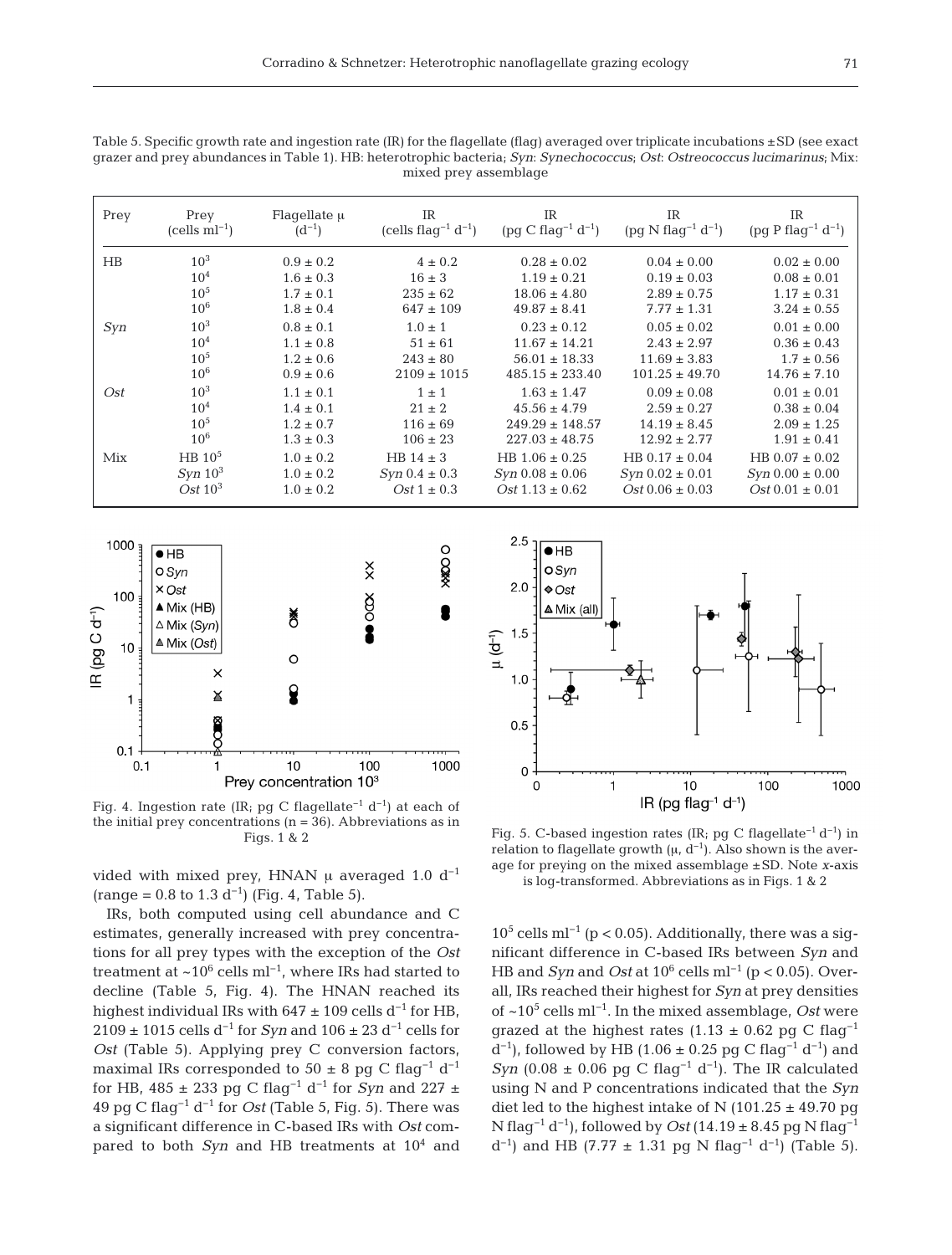A *Syn* diet was also linked to the highest P uptake  $(14.76 \pm 7.10 \text{ pg} \text{ P flag}^{-1} \text{ d}^{-1})$ , followed by HB  $(3.24 \pm 1.10 \text{ pg} \text{ P flag}^{-1} \text{ d}^{-1})$ 0.55 pg P flag−1 d−1) and *Ost* (2.09 ±1.25 pg C flag−1 d−1). In comparison, the mixed assemblage yielded lower average N- and P-based IRs, with HB reaching the highest rates of  $0.17 \pm 0.04$  and  $0.07 \pm 0.02$  flag<sup>-1</sup>  $d^{-1}$ , respectively (Table 5).

Comparing across the single-prey treatments showed that flagellate μ increased with IRs up to ~50 pg C d<sup>-1</sup> (range = 46–61 pg C d<sup>-1</sup>, Fig. 5) but overall μ seemed constrained to <1.8 d<sup>-1</sup> (Fig. 5). Despite the HNAN reaching average C-based IRs as high as 249 and 527 pg C flag−1 d−1 feeding on *Ost* and *Syn,* respectively, μ seemed to level off under the experimental conditions. The overall μ response of the flagellate in single-prey treatments remained the lowest at 0.8 d−1 which was its maximum for the *Syn* diet, compared to 1.4 and 1.8 d−1 for *Ost* and HB, respectively. The relatively high variability within each of the single-prey treatments rendered differences in  $\mu$  nonsignificant (p > 0.05) (Fig. 4). HNAN  $\mu$ on mixed prey fell into the mid-range of the overall observations at 1.0  $d^{-1}$  and corresponded to a daily intake of 2.3 pg C flag<sup>-1</sup> d<sup>-1</sup> (Fig. 5).

## **3.4. GGE**

Across all the treatments, average GGEs based on C estimates ranged from ~4 to 71%, and based on N and P, GGEs ranged from 2 to >100% and 11 to 89%, respectively (Fig. 6). C-based GGEs were highest when the flagellates were fed HB or a mixed prey assemblage compared to the *Syn* and *Ost* treatments (p < 0.05). N-based flagellate GGEs on a mixed diet exceeded those for all other diets (p < 0.05). Similarly, P-based GGEs were highest on mixed prey, followed by the HB treatment and, at considerably lower efficiencies, when the HNAN was offered *Syn* and *Ost*  $(p < 0.05)$ .

## **4. DISCUSSION**

# **4.1. Flagellate growth and ingestion**

The newly-isolated HNAN demonstrated differential μ and IRs dependent on the prey that the flagellate was offered. Prey abundances for each of the prey types that fell below their 'typical' densities in coastal waters yielded low IRs, indicating that lower prey thresholds limit a prompt feeding response. While μ generally increased for the HNAN with



Fig. 6. Average flagellate gross growth efficiency (GGE) (C, N, P) grazing on HB, *Syn*, *Ost* and Mix (n = 3). Abbreviations as in Figs. 1 & 2

increased IRs of up to ~50 pg C d<sup>-1</sup>, maximum  $\mu$ seemed constrained to 1.8  $d^{-1}$  when the flagellate fed on HB and peaked at ~1.4 d−1 feeding on *Ost* (Fig. 5). Despite the flagellate reaching its highest IRs with 485 pg C flag−1 d−1 feeding on *Syn*, its μ response was the lowest overall, leveling at ~1.3  $d^{-1}$ . When all 3 prey organisms were offered together, the HNAN selected HB (1.1 ± 0.3 pg C flag<sup>-1</sup> d<sup>-1</sup>) and *Ost* (1.1 ± 0.6 pg C flag−1 d−1) over *Syn* (0.1 ± 0.1 pg C flag−1 d−1, Table 5). In a study by Guillou et al. (2001), singleprey experiments with *Syn* and with mixed prey for the HNAN *Picophagus flagellatus* showed similar outcomes; when *Syn* was offered alone, some of the lowest μ rates were recorded for *P. flagellatus* (0.6 d−1 compared to ~1.6  $d^{-1}$  for the HNAN). In the same study, *Syn* was the preferred cyanobacterial choice when offered together with *Prochlorococcus* (Guillou et al. 2001). Here, regardless of whether IRs were based on C, N or P contents, the *Syn* treatment yielded the highest rates for the HNAN with the lowest μ. Since IRs based on different elements are rarely provided, we further compared IRs across stu dies using cell abundance changes (Table 6). IRs for *Syn* ranged from ~1 to 2109 cells flag<sup>-1</sup> d<sup>-1</sup> and exceeded previously reported rates of <1 to 57 cells flag−1 d−1 over similar prey densities (Table 6). For *Ost*, IRs ranged from 1 to 106 cells flag<sup>-1</sup> d<sup>-1</sup> and also exceeded most of the available published values ~6 to 19 cells flag<sup>-1</sup> d<sup>-1</sup> (Table 6). We took a closer look at the highest IR estimates for the HNAN in this study, which were observed when the flagellate fed on *Syn,* and calculated that these IRs would roughly equate to the ingestion of 1.5 *Syn* cells min−1, or an average of ~40 s from contact to ingestion. Previously reported estimates on how long prey handling and ingestion can take compared well for HNANs of sim-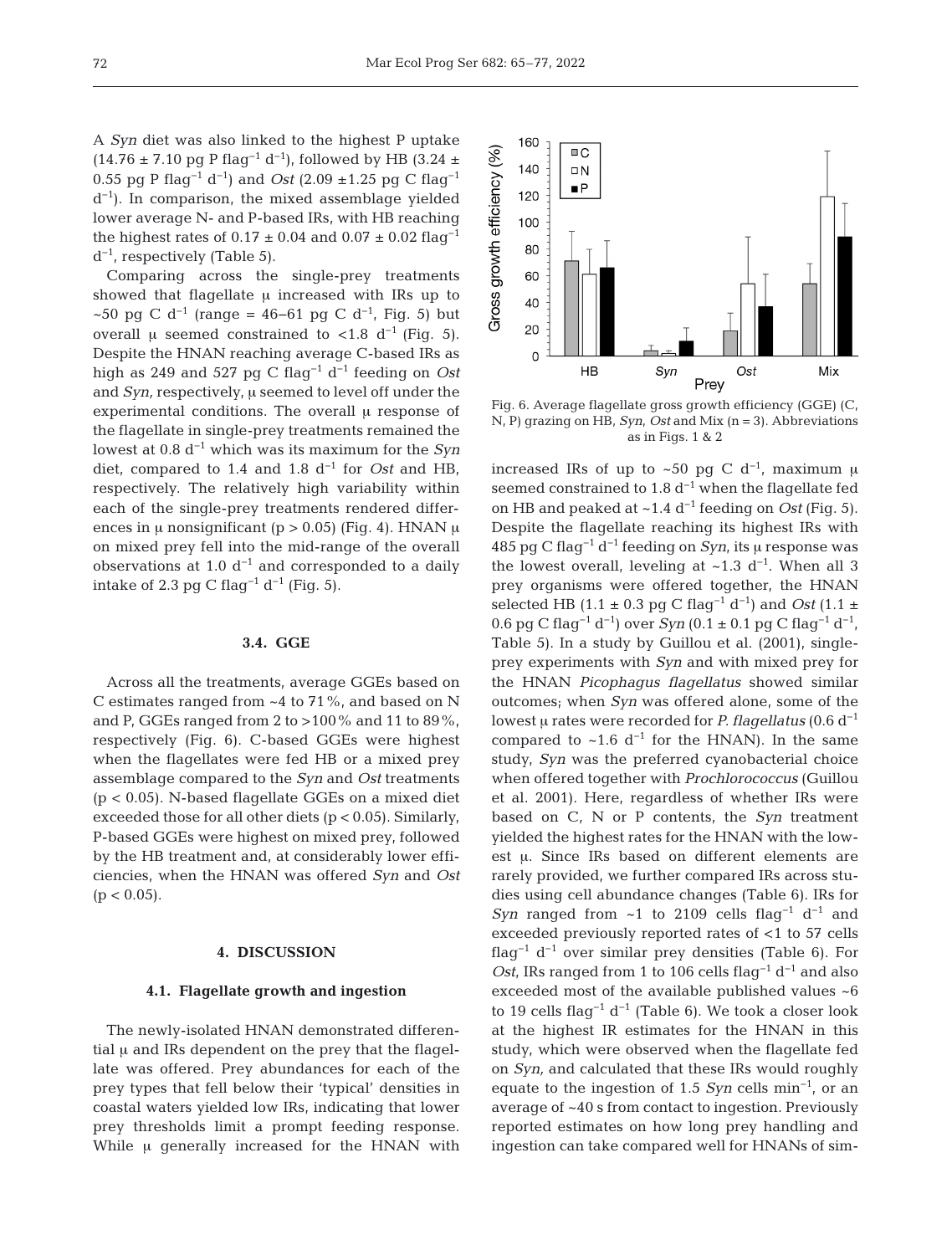| stion rates (IR) across various experiments with nanoflagellate species and picoplankton prey. The average or ranges<br>n 1.1 nm<br>. ما صاحب | ation (±SD). Note: differences in experimental methodology exist between the studies. Empty cells with " indicate<br>$-1 - 1$<br>i<br>ister of<br>ronomrod treno anno placom | gellate; HB: heterotrophic bacteria; Syn: Synechococcus; Ost: Ostreococcus; Pro: Prochlorococcus; Bact Cult: bacter-<br>I<br>$\frac{1}{1}$<br>-<br>ماد ما جا |  |
|-----------------------------------------------------------------------------------------------------------------------------------------------|------------------------------------------------------------------------------------------------------------------------------------------------------------------------------|--------------------------------------------------------------------------------------------------------------------------------------------------------------|--|
|-----------------------------------------------------------------------------------------------------------------------------------------------|------------------------------------------------------------------------------------------------------------------------------------------------------------------------------|--------------------------------------------------------------------------------------------------------------------------------------------------------------|--|

|                                                    |            |                                                      | ial culture; Chlor: Chlorocystis                                                               |                                                          |                                                |                     |                                                           |                         |
|----------------------------------------------------|------------|------------------------------------------------------|------------------------------------------------------------------------------------------------|----------------------------------------------------------|------------------------------------------------|---------------------|-----------------------------------------------------------|-------------------------|
| Nanoflagellate(s)                                  | Prey       | abundance<br>$(cells \text{ ml}^{-1})$<br>Flagellate | abundance<br>$(cells \; ml^{-1})$<br>Prey                                                      | $\mu$ $(d^{-1})$                                         | flagellate <sup>-1</sup> $d^{-1}$<br>IR (cells | Temp<br>$\rm (^oC)$ | Duration<br>$\begin{array}{c} \widehat{E} \\ \end{array}$ | Reference               |
| Unknown HNAN                                       | 岊          | $\times\,10^2$<br>$\ddot{\circ}$                     | $3.4 \times 10^{3}$                                                                            |                                                          | $4 \pm 0.2$                                    |                     |                                                           | This study              |
|                                                    | HB         | $4.7\times10^2$                                      | $1.8\times10^4$                                                                                | $0.9 \pm 0.2$<br>1.6 ± 0.3                               | $16\pm3$                                       | 16                  |                                                           |                         |
|                                                    | HB         | $2.8\times10^2$                                      | $1.7\times10^5$                                                                                | $1.7\pm0.1$                                              | $235 \pm 62$                                   | 16                  | 24                                                        |                         |
|                                                    |            |                                                      |                                                                                                |                                                          |                                                |                     |                                                           |                         |
|                                                    | HB         | $5.3\times10^2$                                      | $0.9 \times 10^6$                                                                              | $1.8 \pm 0.4$                                            | $647 \pm 109$                                  | 16                  |                                                           |                         |
|                                                    |            | $2.8\times10^2$                                      | $1.0\times10^3$                                                                                | $0.8 \pm 0.1$                                            | $1 \pm 1$                                      | 16                  |                                                           |                         |
|                                                    |            | $\times\,10^2$<br>$\sum_{i=1}^{n}$                   | $2.2\times10^4$                                                                                |                                                          | $51 \pm 62$                                    | 16                  |                                                           |                         |
|                                                    |            | $2.8\times10^2$                                      | $1.5\times10^5$                                                                                | $1.1\pm0.8$ $1.2\pm0.6$                                  | $243 \pm 80$                                   | 16                  |                                                           |                         |
|                                                    |            | $3.0\times10^2$                                      | $10\times10^6$                                                                                 |                                                          | $2109 \pm 1015$                                | 16                  |                                                           |                         |
|                                                    |            | $5.4\times10^{2}$                                    | $2.2\times10^3$ $3.7\times10^4$                                                                | $\begin{array}{c} 0.9\pm 0.6\\ 1.1\pm 0.1 \end{array}$   | $1 \pm 1$                                      | 16                  | <b>4444444</b><br>224222                                  |                         |
|                                                    |            | $.3\times10^2$                                       |                                                                                                | $1.4 \pm 0.1$                                            | $21\pm2$                                       | 16                  |                                                           |                         |
|                                                    | Ost        | $5.3\times10^2$                                      | $5.3\times10^5$                                                                                | $1.2 \pm 0.7$ $1.3 \pm 0.3$                              | $116 \pm 69$                                   | 16                  |                                                           |                         |
|                                                    | Ost        | $5.7\times10^2$                                      | $0.7\times10^6$                                                                                |                                                          | $106 \pm 23$                                   | 16                  | 24                                                        |                         |
| Pseudobodo sp.                                     | Syn WH8103 | $.9\times10^4$                                       | $1.5 \times 10^{3} - 1.3 \times 10^{6}$                                                        | $\mathbf{I}$                                             | $0.012 - 64$                                   | 18                  | $12$                                                      | Christaki et al. (2002) |
|                                                    | Pro MED4   | $0.9 \times 10^4$                                    | $1.1 \times 10^3 - 2.8 \times 10^6$                                                            |                                                          | $0.024 - 160$                                  | 18                  |                                                           |                         |
| Picophagus flagellates <sup>a</sup>                | Pro SS120  | $2.3 \times 10^{4}$                                  | $5.2\times10^5$                                                                                | 1.6                                                      | 28                                             | 19                  | $10$                                                      | Guillou et al. (2001)   |
|                                                    | Syn WH8103 | $2.4\times10^3$                                      | $2.7\times10^5$                                                                                | 0.6                                                      | 16                                             | 19                  | $10$                                                      |                         |
|                                                    | Pro SS120  | $.8 \times 10^{4}$                                   | $2.6\times10^5$                                                                                | 1.5                                                      | 0                                              |                     | $\overline{10}$                                           |                         |
|                                                    | Syn WH8103 | $2.8 \times 10^4$                                    | $1.2\times10^4$                                                                                | 1.5                                                      | $\circ$                                        | $\frac{0}{19}$      | $10$                                                      |                         |
| Jakoba libera                                      | Ost        | $.5 \times 10^2$                                     | $0.5\times10^6$                                                                                | 1.2                                                      | 15                                             | 18                  | $60 - 114$                                                | Christaki et al. (2005) |
| Cafeteria and Monosiga sp                          | Ost        | $2.3 \times 10^{2}$                                  | $1.9\times10^6$                                                                                | 3.1                                                      | 19                                             | $18$                | $60 - 114$                                                |                         |
| P. imperforata                                     | Bact Cult  | $10^4 - 2.5 \times 10^5$<br>$9.4 \times$             | $3-6.7\times10^8$                                                                              | $2.7 \pm 0.08$                                           | $1488 \pm 117$                                 | 15                  | $18 - 36$                                                 | Choi & Peters (1992)    |
|                                                    | Bact Cult  | $10^4\text{--}2.5\times10^5$<br>$9.4 \times$         | $3\mathrm{-}6.7\times10^{8}$                                                                   | $2.3 \pm 0.12$                                           | $2376 \pm 237$                                 | 15                  | $18 - 36$                                                 |                         |
|                                                    | Bact Cult  | $10^{4} - 2.5 \times 10^{5}$<br>$9.4 \times$         | $\begin{array}{l} 3\!-\!6.7\times10^8\\ 3\!-\!6.7\times10^8\\ 3\!-\!6.7\times10^8 \end{array}$ | $0.9\pm0.07$                                             | $480\pm36$                                     | $\circ$             | $18 - 36$                                                 |                         |
|                                                    | Bact Cult  | $10^4\text{--}2.5\times10^5$<br>$9.4 \times$         |                                                                                                | $\begin{array}{c} 1.5\pm 0.11\\ 0.5\pm 0.07 \end{array}$ | $1320 \pm 194$                                 | $\circ$             | $18 - 36$                                                 |                         |
|                                                    | Bact Cult  | $10^4 - 2.5 \times 10^5$<br>$9.4 \times$             |                                                                                                |                                                          | $336 \pm 98$                                   | $-1.5$<br>-1.5      | $18 - 36$                                                 |                         |
|                                                    | Bact Cult  | $10^4 - 2.5 \times 10^5$<br>$9.4 \times$             | $3 - 6.7 \times 10^{8}$                                                                        | $0.8 \pm 0.03$                                           | $720 \pm 72$                                   |                     | $18 - 36$                                                 |                         |
| P. imperforata                                     | Bact Cult  | $2\times10^3$                                        | $\times$ $10^5\text{--}2.2\times10^8$<br>$\infty$                                              | 5.0                                                      |                                                | $20\,$              | 48                                                        | Eccleston-Parry &       |
|                                                    |            |                                                      |                                                                                                |                                                          |                                                |                     |                                                           | Leadbeater (1994)       |
| Spumella sp.                                       | Bact Cult  | $1\!-\!2\times10^3$                                  | $2\times10^8$                                                                                  | $0.3 \pm 0.17$                                           | $\overline{1}$                                 | 16                  | 15                                                        | Boenigk et al. (2006)   |
|                                                    | Bact Cult  | $1\text{--}2\times10^3$                              | $2\times10^8$                                                                                  | $\pm$ 0.06<br>2.8                                        |                                                | 16                  | 15                                                        |                         |
| Mixed                                              | Syn WH8103 | $4\times10^4$<br>က                                   | $1.2 \times 10^{3} - 1.4 \times 10^{4}$                                                        | T                                                        | $0.005 - 57$                                   | $18\,$              | $12\,$                                                    | Christaki et al. (2002) |
|                                                    | Pro MED4   | $3.4\times10^4$<br>က                                 | $1.9 \times 10^3 \text{--} 2.7 \times 10^6$                                                    | $\overline{\phantom{a}}$                                 | $0.05 - 153$                                   | 18                  | 12                                                        |                         |
| Mixed                                              | Ost        | $\times$ $10^4$<br>$\ddot{\Omega}$                   | $0.3\times10^6$                                                                                | $\mathsf{I}$                                             | $\circ$                                        | 18                  | $0 - 144$                                                 | Christaki et al. (2005) |
|                                                    | Syn WH8103 | $\times$ $10^4$<br>$\ddot{\Omega}$                   | $2.7\times10^6$                                                                                | $\overline{\phantom{a}}$                                 | 19.2                                           | 18                  | $24 - 96$                                                 |                         |
| <sup>a</sup> Flagellates that are known mixotrophs |            |                                                      |                                                                                                |                                                          |                                                |                     |                                                           |                         |
|                                                    |            |                                                      |                                                                                                |                                                          |                                                |                     |                                                           |                         |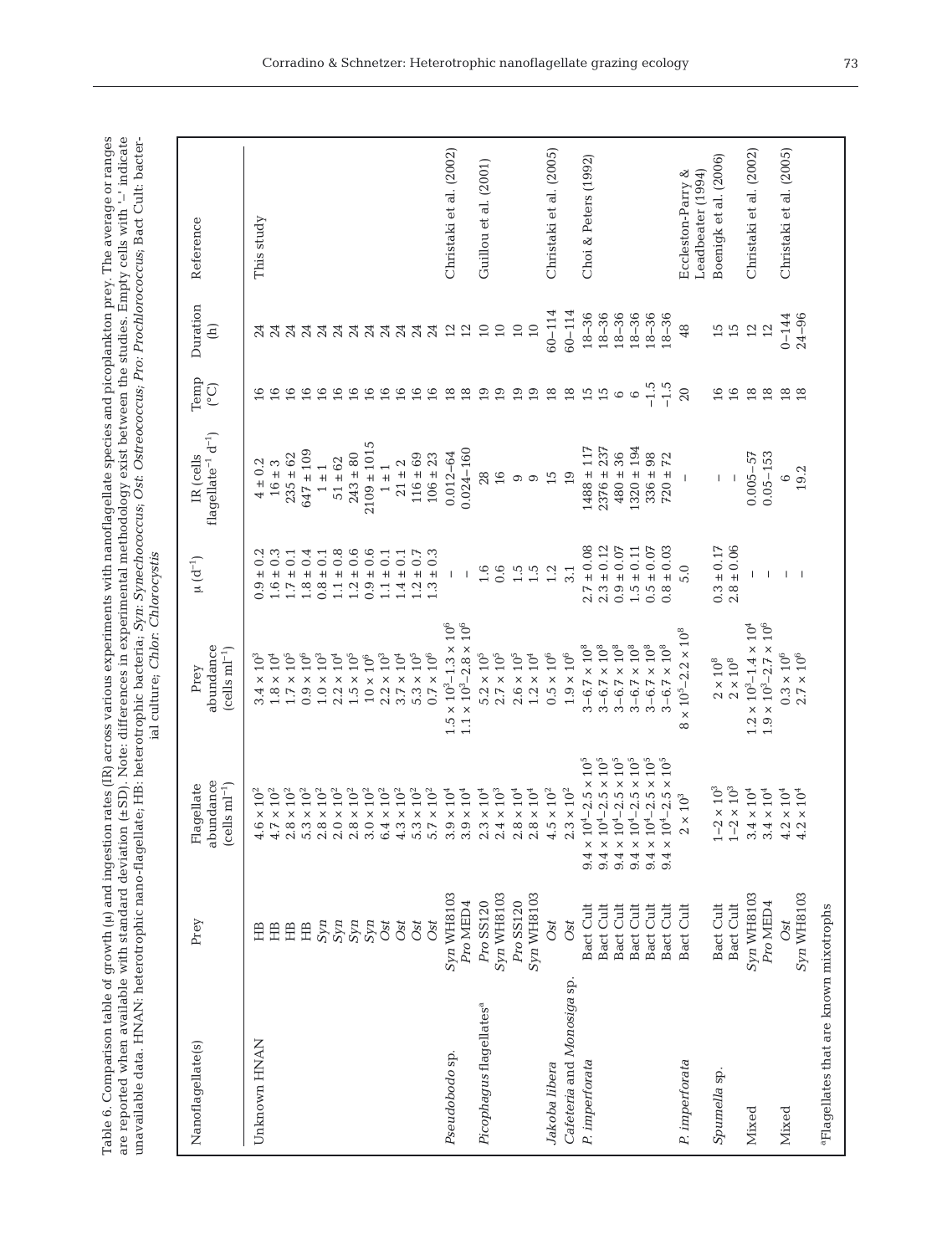ilar size (3−8 μm). *Cafeteria roenbergensis*, *Bodo sultans* and *Ochromonas* sp. averaged ~2 to 14 s from contact to ingestion of prey, equivalent to 4−39 prey cells min−1 (Boenigk & Arndt 2000).

#### **4.2. Flagellate cell stoichiometry, BV and GGE**

The HNAN varied in its nutrient composition dependent on the prey that was offered. Overall C:N:P ratios from 12:1:1 to 64:10:1 fell well within the wide range seen in studies that incorporated direct measurements of cell stoichiometry (Table 3). It is worth noting that our individual CNP measurements for both prey and grazer compared well to previously published data for HB, *Syn* and HNANs (Kana & Glibert 1987, Lee & Fuhrman 1987, Eccleston-Parry & Leadbeater 1995, Theil-Nielsen & Søndergaard 1998, Bertilsson et al. 2003). For *Ost*, cellular C and N concentrations were higher than published rates of ~233–247 fg C  $\mu$ m<sup>-3</sup> and ~50 fg N  $\mu$ m<sup>-3</sup> (Worden et al. 2004, Liefer et al. 2019) but still fell within the wide range reported for picoeukaryotes (Zubkov et al. 1998). In this study, the relatively low P content in *Ost* (C:P ratios of 119:1 for *Ost* compared to 14:1 and 31:1 for HB and *Syn*, respectively; Fig. 3, Table 4) drove a shift in C:N:P ratios of the HNAN in both the single-prey experiment and when offered a mixed prey assemblage (Table 3). Similarly, a study by Chrzanowski et al. (2010) reported a shift in cellular composition for an HNAN species grazing on HB of varying nutrient content. Fed on *Pseudomonas fluorescens* raised under balanced nutrient conditions, the HNAN *Ochromonas danica* yielded C:N:P ratios of 161:10:1 compared to 80:12:1 when the bacterium grew under C-limited conditions before being of fered to the flagellate (Chrzanowski et al. 2010).

Previous studies also linked shifts in HNAN stoichiometry and differences in incorporation efficiencies to the specific grazer species (Grover 2004, Chrzanowski & Foster 2014). For instance, Eccleston-Parry & Leadbeater (1995) showed cellular C:N:P ratios of 71:13:1 for *Jakoba libera* in contrast to 6:2:1 for *Bodo designis* feeding on the same HB assemblage (Eccleston-Parry & Leadbeater 1995). Dissolved organic matter egestion studies, both with phototrophic and heterotrophic prey, have also shown that a higher release of P compared to either C or N may be observed dependent on prey type (Andersson et al. 1985, Nagata & Kirchman 1991, Ferrier-Pages et al. 1998). For instance, while grazing on phytoplankton, the HNAN *Paraphysomonas imperforata* released 10% of the ingested C (Caron et al. 1985) and 15− 20% of the ingested P as dissolved fractions (Anderson & Gardner 1986). Conversely, when grazing on bacteria, *P. imperforata* released 8–27% of C (Chase & Price 1997), 22% of N (Nagata & Kirchman 1991) and 70% of total P (Anderson & Gardner 1986). Achieving better resolution of these complex prey− predator specific stoichiometric relationships will require a move away from previously published, fixed conversion factors, since cell nutrient concentrations can vary significantly (Choi & Peters 1992, Pelegrí et al. 1999, Selph et al. 2003).

Our study demonstrated that HNAN μ on varying prey was also linked to changes in flagellate BV. In the single-prey treatments, the HNAN had the highest increase in cell BV (79%) by the end of the experiment while grazing on *Syn*. Overall, a *Syn* diet not only resulted in the highest IRs but also major BV increases, while yielding the lowest HNAN μ rates. All together, these findings signified the limited ability of HNANs to fully digest and assimilate *Syn*, which was also reflected in low GGEs (2−11% for C, N and P) compared to the HB (61−71%) and *Ost* GGEs (19− 54%) (Fig. 6). Low incorporation efficiency due to in efficient prey processing and subsequent egestion (Dolan & Šimek 1998, Shannon et al. 2007) has been previously linked to low GGEs dependent on the prey type (Pelegrí et al. 1999). This study corroborates that certain *Syn* strains may adversely impact HNAN population μ and fitness (Gorsky et al. 1999, Guillou et al. 2001, Shannon et al. 2007, Apple et al. 2011).

Overall, and not surprisingly, the HNAN seemed to benefit from being offered mixed prey (GGEs ranging from 54 to  $>100\%$ ; Fig. 6), since having a more diverse prey assemblage available increased the likelihood that all dietary requirements (C, N, P, Fe, etc.) were met (DeMott 1998, Gamfeldt et al. 2005, Striebel et al. 2012, Yang et al. 2019). The significant increase in HNAN BV in the mixed treatment paired with modest μ seemed to be related to the presence of *Syn* being ingested as part of the prey assemblage. Since the size of HNANs can affect their own susceptibility to grazers, where larger cells are selected for (Samuelsson & Andersson 2003), these diet-induced shifts in HNAN size may also impact C flow to higher trophic levels.

## **4.3. Impact on picoplankton standing stocks**

Daily C removal rates were calculated employing average HNAN IRs from the single prey treatment and assuming natural abundances of HB  $(10^5 \text{ cells})$ ml<sup>-1</sup>), *Syn* (10<sup>3</sup> cells ml<sup>-1</sup>), *Ost* (10<sup>3</sup> cells ml<sup>-1</sup>) and the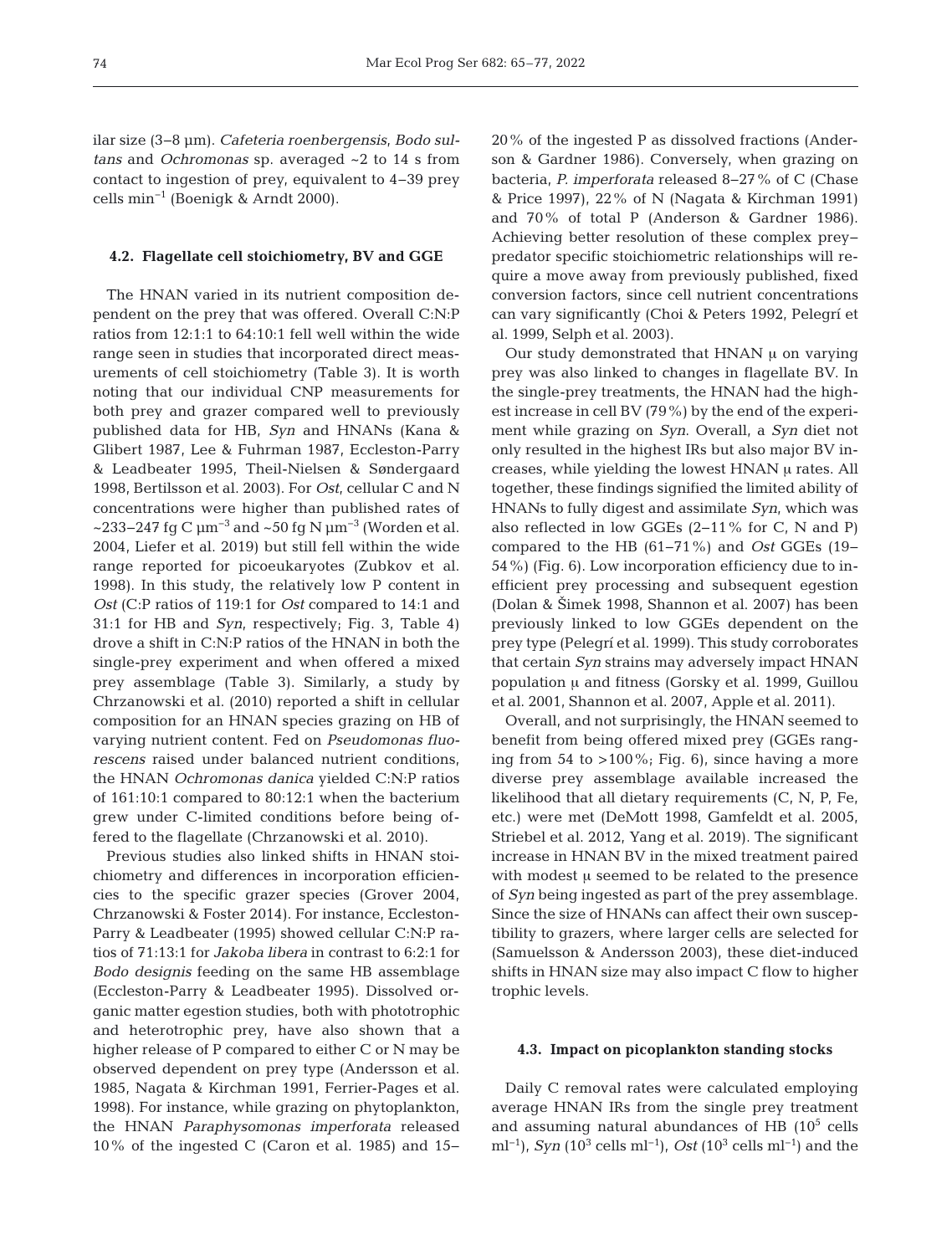HNAN ( $10^3$  cells ml<sup>-1</sup>). This would have resulted in a daily removal estimate of >100% of HB standing stocks consumed and 2 and 16% of *Syn* and *Ost* biomass grazed, respectively. These estimates changed when we used the IRs from the mixed prey trial experiment, which could be considered a slightly better representation of natural feeding conditions. Here, HNAN IRs extrapolated to a daily removal of 11% of the HB standing stock, 1 and 11% of *Syn* and *Ost* C biomass being grazed, respectively. Previous studies reported average removal rates of incident HB populations with 45–87% and maxima of >100% in coastal waters (Šolić & Krstulović 1994, Christaki et al. 2001). Similar to our estimate, previous laboratory and field studies in coastal subtropical and oligotrophic waters suggested lower removal with 1–20% of C standing stocks and a maximum of 45% for *Syn* (Safi & Hall 1999, Christaki et al. 2001). There are currently no comparative studies that estimate grazing impact of heterotrophic flagellates on *in situ Ost* populations, but this study suggested that HNAN grazing could account for losses (~16%).

In summary, we present data on μ, IR and GGEs for a newly isolated, not yet fully characterized, HNAN under various diet regimes, highlighting the importance of prey-specific approaches when resolving trophic interactions within the microbial loop. Flagellate diet choices affected grazer stoichiometry, and the choice of prey type had consequences for the BV of the flagellate. In turn, these BV changes likely impact flagellate grazer dynamics and carbon flow to higher trophic levels. Our study highlights the importance of direct stoichiometric observations to link how prey−predator interactions may alter energy flux. Ongoing work will allow for the full taxonomic characterization of the flagellate, and future studies will focus on determining its contribution to natural flagellate communities and in relation to environmental conditions in coastal waters of North Carolina.

*Acknowledgements*. This work was partially supported by National Science Foundation grant OCE-1459406. We thank Claudia Benitez-Nelson for support on C:N:P analyses. A graduate fellowship by the Department of the Interior Southeast Climate Adaptation Science Center and a Doctoral Dissertation Completion Grant by North Carolina State University were awarded to G.L.C. We thank the editor and reviewers for their thoughtful comments and their efforts towards improving our manuscript.

## LITERATURE CITED

Anderson JT, Gardner GA (1986) Plankton communities and physical oceanography observed on the Southeast Shoal

region, Grand Bank of Newfoundland. J Plan Res 8: 1111–1135

- $^{\zeta}$ [Andersson A, Lee C, Azam F, Hagström Å \(1985\) Release of](https://doi.org/10.3354/meps023099) amino acids and inorganic nutrients by heterotrophic marine microflagellates. Mar Ecol Prog Ser 23:99-106
- [Apple JK, Strom SL, Palenik B, Brahamsha B \(2011\) Vari](https://doi.org/10.1128/AEM.02241-10)ability in protist grazing and growth on different marine *Synechococcus* isolates. Appl Environ Microbiol 77: 3074−3084
- [Aspila KI, Agemian H, Chau ASY \(1976\) A semi-automated](https://doi.org/10.1039/an9760100187) method for the determination of inorganic, organic and total phosphate in sediments. Analyst 101: 187−197
- [Azam F, Fenchel T, Field JG, Gray JS, Meyer-Reil LA,](https://doi.org/10.3354/meps010257) Thingstad F (1983) The ecological role of water-column microbes in the sea. Mar Ecol Prog Ser 10:257-263
- [Bec A, Martin-Creuzburg D, von Elert E \(2006\) Trophic](https://doi.org/10.4319/lo.2006.51.4.1699) upgrading of autotrophic picoplankton by the heterotrophic nanoflagellate *Paraphysomonas* sp. Limnol Oceanogr 51: 1699−1707
- [Benitez-Nelson CR, Madden LPN, Styles RM, Thunell RC,](https://doi.org/10.1016/j.marchem.2007.01.007) Astor Y (2007) Inorganic and organic sinking particulate phosphorus fluxes across the oxic/anoxic water column of Cariaco Basin, Venezuela. Mar Chem 105: 90−100
- [Bertilsson S, Berglund O, Karl DM, Chisholm SW \(2003\) Ele](https://doi.org/10.4319/lo.2003.48.5.1721)mental composition of marine *Prochlorococcus* and *Synechococcus*: implications for the ecological stoichiometry of the sea. Limnol Oceangr 48: 1721−1731
- [Boenigk J, Arndt H \(2000\) Particle handling during inter](https://doi.org/10.1111/j.1550-7408.2000.tb00060.x)ception feeding by four species of heterotrophic nanoflagellates. J Eukaryot Microbiol 47: 350−358
- [Boenigk J, Matz C, Jürgens K, Arndt H \(2001\) The influence](https://doi.org/10.1007/s002480000116) of preculture conditions and food quality on the ingestion and digestion process of three species of heterotrophic nanoflagellates. Microb Ecol 42: 168−176
- [Boenigk J, Pfandl K, Hansen PJ \(2006\) Exploring strategies](https://doi.org/10.3354/ame044059) for nanoflagellates living in a 'wet desert'. Aquat Microb Ecol 44:71-83
- [Børsheim KY, Bratbak G \(1987\) Cell volume to cell carbon](https://doi.org/10.3354/meps036171) conversion factors for a bacterivorous *Monas* sp. enriched from seawater. Mar Ecol Prog Ser 36: 171−175
- [Bratvold D, Srienc F, Taub SR \(2000\) Analysis of the distribu](https://doi.org/10.3354/ame021001)tion of ingested bacteria in nanoflagellates and estimation of grazing rates with flow cytometry. Aquat Microb Ecol 21: 1−12
- [Bręk-Laitinen G, Ojala A \(2011\) Grazing of heterotrophic](https://doi.org/10.3354/ame01457) nanoflagellates on the eukaryotic picoautotroph *Choricystis* sp. Aquat Microb Ecol 62: 49−59
- [Caron DA, Goldman JC, Andersen OK, Dennett MR \(1985\)](https://doi.org/10.3354/meps024243) Nutrient cycling in a microflagellate food chain: II. Population dynamics and carbon cycling. Mar Ecol Prog Ser 24: 243−254
- [Caron DA, Porter KG, Sanders RW \(1990\) Carbon, nitrogen,](https://doi.org/10.4319/lo.1990.35.2.0433) and phosphorus budgets for the mixotrophic phytoflagellate *Poterioochromonas malhamensis* (Chrysophy ceae) during bacterial ingestion. Limnol Oceanogr 35: 433−443
- [Caron DA, Peele ER, Lim EL, Dennett MR \(1999\) Picoplank](https://doi.org/10.4319/lo.1999.44.2.0259)ton and nanoplankton and their trophic coupling in surface waters of the Sargasso Sea south of Bermuda. Limnol Oceanogr 44: 259−272
- [Chase Z, Price NM \(1997\) Metabolic consequences of iron](https://doi.org/10.4319/lo.1997.42.8.1673) deficiency in heterotrophic marine protozoa. Limnol Oceanogr 42: 1673−1684
- [Choi JW, Peters F \(1992\) Effects of temperature on two psy](https://doi.org/10.1128/aem.58.2.593-599.1992)chrophilic ecotypes of a heterotrophic nanoflagellate,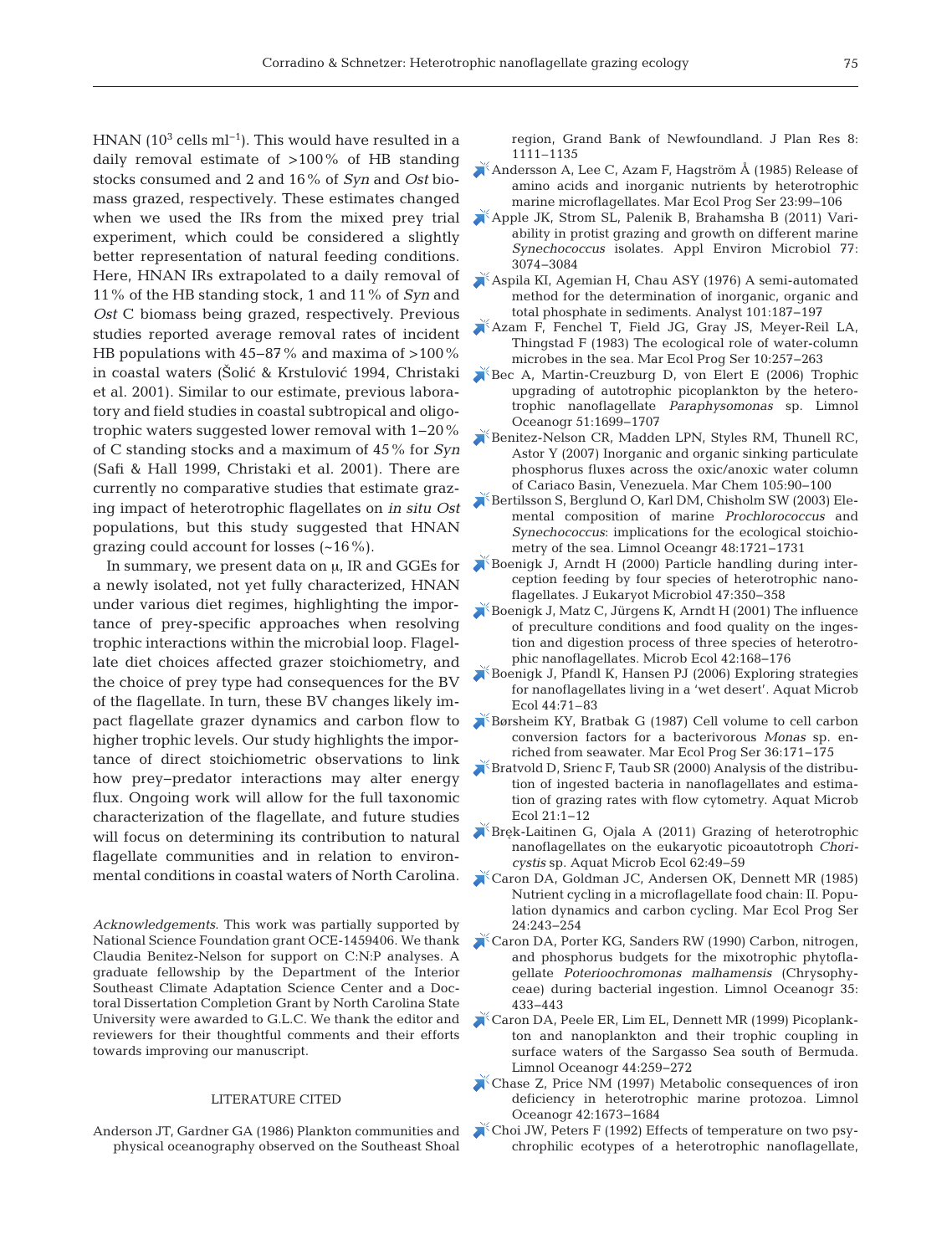*Paraphysomonas imperforata*. Appl Environ Microbiol 58: 593−599

- [Christaki U, Giannakourou A, Van Wambeke F, Grégori G](https://doi.org/10.1093/plankt/23.11.1297) (2001) Nanoflagellate predation on auto-and heterotrophic picoplankton in the oligotrophic Mediterranean Sea. J Plankton Res 23: 1297−1310
- [Christaki U, Courties C, Karayanni H, Giannakourou A,](https://doi.org/10.1007/s00248-002-2002-3) Maravelias C, Kormas KA, Lebaron P (2002) Dynamic characteristics of *Prochlorococcus* and *Synechococcus* consumption by bacterivorous nanoflagellates. Microb Ecol 43: 341−352
- [Christaki U, Vázquez-Domínguez E, Courties C, Lebaron P](https://doi.org/10.1111/j.1462-2920.2005.00800.x) (2005) Grazing impact of different heterotrophic nanoflagellates on eukaryotic (*Ostreococcus tauri*) and prokaryotic picoautotrophs (*Prochlorococcus* and *Synecho coccus)*. Environ Microbiol 7: 1200−1210
- [Chrzanowski TH, Foster BLL \(2014\) Prey element stoi](https://doi.org/10.3354/ame01680)chiometry controls ecological fitness of the flagellate *Ochromonas danica.* Aquat Microb Ecol 71: 257−269
- [Chrzanowski TH, Lukomski NC, Grover JP \(2010\) Element](https://doi.org/10.1111/j.1550-7408.2010.00487.x) stoichiometry of a mixotrophic protist grown under varying resource conditions. J Eukaryot Microbiol 57: 322−327
- [Countway PD, Caron DA \(2006\) Abundance and distribu](https://doi.org/10.1128/AEM.72.4.2496-2506.2006)tion of *Ostreococcus* sp. in the San Pedro Channel, California, as revealed by quantitative PCR. Appl Environ Microbiol 72: 2496−2506
- [Dahlgren K, Andersson A, Larsson U, Hajdu S, Båmstedt U](https://doi.org/10.3354/meps08615) (2010) Planktonic production and carbon transfer efficiency along a north−south gradient in the Baltic Sea. Mar Ecol Prog Ser 409:77-94
- [DeMott WR \(1998\) Utilization of a cyanobacterium and a](https://doi.org/10.1890/0012-9658(1998)079%5b2463%3AUOACAA%5d2.0.CO%3B2) phosphorus-deficient green alga as complementary resources by daphnids. Ecology 79:2463-2481
- [Dolan JR, Šimek K \(1998\) Ingestion and digestion of an auto](https://doi.org/10.4319/lo.1998.43.7.1740)trophic picoplankter, *Synechococcus*, by a heterotrophic nanoflagellate, *Bodo saltans*. Limnol Oceanogr 43: 1740−1746
- [Dolan JR, Šimek K \(1999\) Diel periodicity in](https://doi.org/10.4319/lo.1999.44.6.1565) *Synechococcus* populations and grazing by heterotrophic nanoflagellates: analysis of food vacuole contents. Limnol Oceanogr 44: 1565−1570
- [Eccleston-Parry JD, Leadbeater BS \(1994\) A comparison of](https://doi.org/10.3354/meps105167) the growth kinetics of six marine heterotrophic nanoflagellates fed with one bacterial species. Mar Ecol Prog Ser 105: 167–177
- [Eccleston-Parry JD, Leadbeater B \(1995\) Regeneration of](https://doi.org/10.1128/aem.61.3.1033-1038.1995) phosphorus and nitrogen by four species of heterotrophic nanoflagellates feeding on three nutritional states of a single bacterial strain. Appl Environ Microbiol 61: 1033−1038
- $\mathbb{F}$  [Fenchel T \(1982a\) Ecology of heterotrophic microflagellates.](https://doi.org/10.3354/meps008225) II. Bioenergetics and growth. Mar Ecol Prog Ser 8: 225−231
- [Fenchel T \(1982b\) Ecology of heterotrophic microflagellates.](https://doi.org/10.3354/meps009035</jrn>) IV. Quantitative occurrence and importance as bacterial consumers. Mar Ecol Prog Ser 9:35–42
- Ferrier-Pagès C, Karner M, Rassoulzadegan F (1998) Re lease of dissolved amino acids by flagellates and ciliates grazing on bacteria. Oceanol Acta 21:485-494
- [Froelich PN \(1980\) Analysis of organic carbon in marine](https://doi.org/10.4319/lo.1980.25.3.0564) sediments. Limnol Oceanogr 25:564-572
- [Frost B \(1972\) Effects of size and concentration of food parti](https://doi.org/10.4319/lo.1972.17.6.0805)cles on the feeding behavior of the marine planktonic copepod *Calanus pacificus*. Limnol Oceanogr 17: 805−815
- [Gamfeldt L, Hillebrand H, Jonsson PR \(2005\) Species rich](https://doi.org/10.1111/j.1461-0248.2005.00765.x)ness changes across two trophic levels simultaneously affect prey and consumer biomass. Ecol Lett 8:696-703
- [Gonzalez JM, Sherr EB, Sherr BF \(1990\) Size-selective graz](https://doi.org/10.1128/aem.56.3.583-589.1990)ing on bacteria by natural assemblages of estuarine flagellates and ciliates. Appl Environ Microbiol 56:583-589
- [Gorsky G, Chrétiennot-Dinet M, Blanchot J, Palazzoli I](https://doi.org/10.1029/98JC01850) (1999) Picoplankton and nanoplankton aggregation by appendicularians: fecal pellet contents of *Megalocercus huxleyi* in the equatorial Pacific. J Geophys Res Oceans 104: 3381−3390
- [Grover JP \(2004\) Predation, competition, and nutrient recy](https://doi.org/10.1016/j.jtbi.2004.03.001)cling: a stoichiometric approach with multiple nutrients. J Theor Biol 229: 31−43
- $\sqrt{\xi}$ [Grover JP, Chrzanowski TH \(2009\) Dynamics and nutri](https://doi.org/10.1007/s00248-009-9486-z)tional ecology of a nanoflagellate preying upon bacteria. Microb Ecol 58:231-243
- [Guillard RRL, Ryther JH \(1962\) Studies of marine planktonic](https://doi.org/10.1139/m62-029) diatoms:I. *Cyclotella nana* Hustedt, and *Detonula confervacea* (Cleve) Gran. Can J Microbiol 8: 229−239
- [Guillou L, Jacquet S, Chrétiennot-Dinet MJ, Vaulot D \(2001\)](https://doi.org/10.3354/ame026201) Grazing impact of two small heterotrophic flagellates on *Prochlorococcus* and *Synechococcus*. Aquat Microb Ecol 26: 201−207
- [Heinbokel J \(1978\) Studies on the functional role of tintin](https://doi.org/10.1007/BF00395638)nids in the Southern California Bight. I. Grazing and growth rates in laboratory cultures. Mar Biol 47: 177−189
- [Hillebrand H, Dürselen CD, Kirschtel D, Pollingher U,](https://doi.org/10.1046/j.1529-8817.1999.3520403.x) Zohary T (1999) Biovolume calculation for pelagic and benthic microalgae. J Phycol 35: 403−424
- [Hondeveld BJM, Bak RPM, Van Duyl FC \(1992\) Bacterivory](https://doi.org/10.3354/meps089063) by heterotrophic nanoflagellates in marine sediments measured by uptake of fluorescently labeled bacteria. Mar Ecol Prog Ser 89:63-71
- [Kana TM, Glibert PM \(1987\) Effect of irradiances up to](https://doi.org/10.1016/0198-0149(87)90001-X) 2000 μE m−2 s−1 on marine *Synechococcus* WH7803—I. Growth, pigmentation, and cell composition. Deep-Sea Res A Oceanogr Res Pap 34: 479−495
	- Karayanni H, Christaki U, Van Wambeke F, Denis M, Moutin T (2005) Influence of ciliated protozoa and heterotrophic nanoflagellates on the fate of primary production in the northeast Atlantic Ocean. J Geophys Res 110: C07S15
- $\blacktriangleright$  [Lee S, Fuhrman JA \(1987\) Relationships between biovolume](https://doi.org/10.1128/aem.53.6.1298-1303.1987) and biomass of naturally derived marine bacterioplankton. Appl Environ Microbiol 53: 1298−1303
- [Liefer JD, Garg A, Fyfe MH, Irwin AJ and others \(2019\) The](https://doi.org/10.3389/fmicb.2019.00763) macromolecular basis of phytoplankton C:N:P under ni trogen starvation. Front Microbiol 10:763
- [Nagata T, Kirchman DL \(1991\) Release of dissolved free and](https://doi.org/10.4319/lo.1991.36.3.0433) combined amino acids by bacterivorous marine flagellates. Limnol Oceanogr 36:433-443
- [Olson RJ, Chisholm SW, Zettler ER, Armbrust EV \(1990\) Pig](https://doi.org/10.4319/lo.1990.35.1.0045)ments, size, and distributions of *Synechococcus* in the North Atlantic and Pacific Oceans. Limnol Oceanogr 35: 45−58
- [Pelegrí SP, Christaki U, Dolan J, Rassoulzadegan F \(1999\)](https://doi.org/10.1007/s002489900150) Particulate and dissolved organic carbon production by the heterotrophic nanoflagellate *Pteridomonas danica* Patterson and Fenchel. Microb Ecol 37: 276−284
- [Pernthaler J \(2005\) Predation on prokaryotes in the water](https://doi.org/10.1038/nrmicro1180) column and its ecological implications. Nat Rev Microbiol 3: 537
- [Pomeroy LR \(1974\) The ocean's food web, a changing para](https://doi.org/10.2307/1296885)digm. Bioscience 24: 499−504